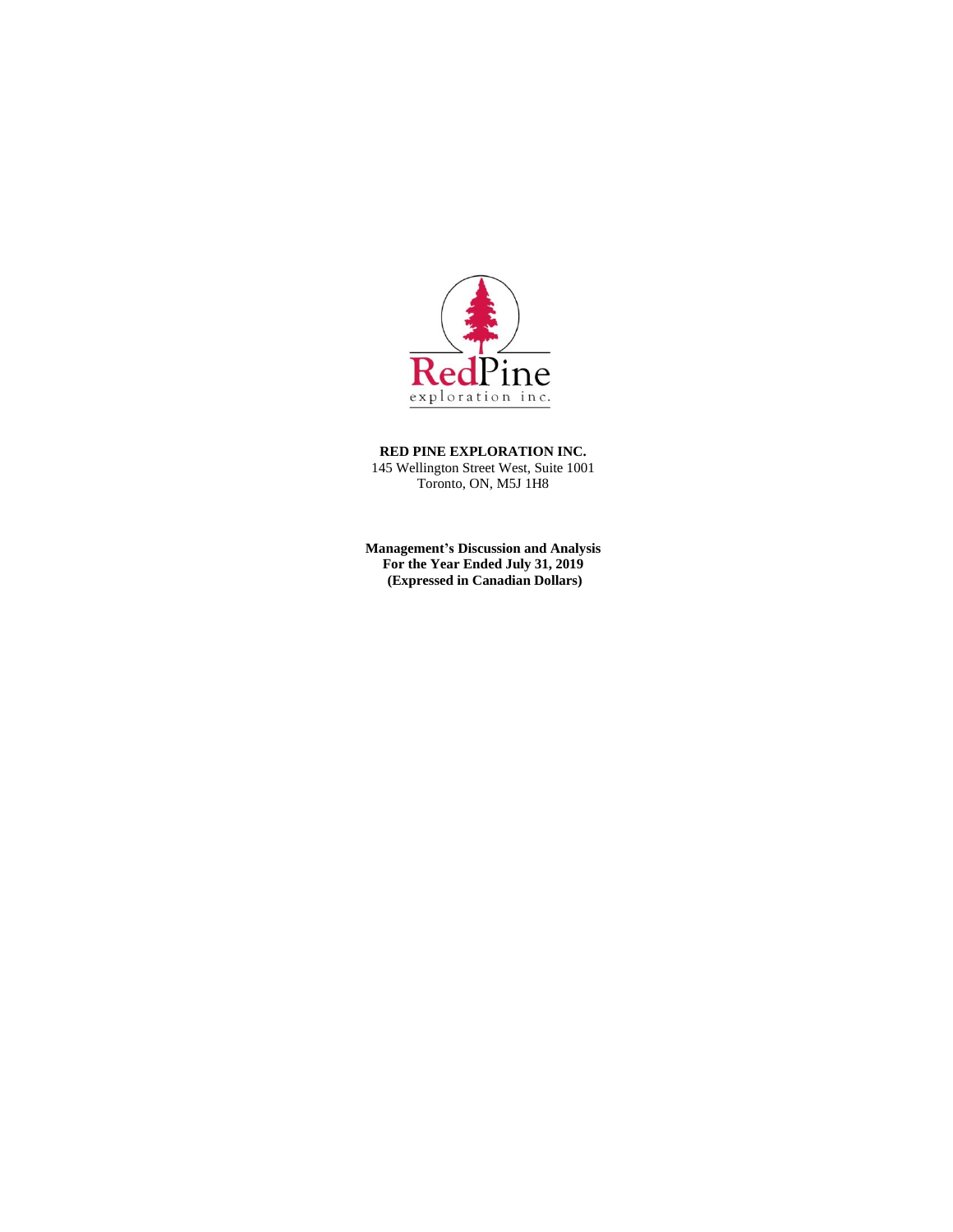## **INTRODUCTION**

This Management's Discussion and Analysis ("MD&A") of Red Pine Exploration Inc. (the "Company", "Red Pine", "we" or "our") is intended to enable readers to view the Company's performance, financial condition and future prospects through management's eyes and to provide material information to readers that may not be fully reflected in the consolidated financial statements.

This MD&A is intended to supplement and should be read in conjunction with the Audited Consolidated Financial Statements and the notes thereto for the year ended July 31, 2019. All financial information in this MD&A has been prepared in accordance with International Financial Reporting Standards ("**IFRS**"). All amounts presented in this MD&A are in Canadian dollars unless otherwise indicated.

Additional information relating to our company is available on SEDAR at www.sedar.com and on the company website at www.redpineexp.com.

This MD&A is dated, and the information contained herein is presented as at November 28, 2019.

## **CAUTIONARY STATEMENT ON FORWARD LOOKING STATEMENTS**

This MD&A contains forward-looking information and statements (collectively, "forward-looking statements") within the meaning of applicable Canadian securities legislation, concerning the business, operations and financial performance and condition of Red Pine Exploration Inc. Forward-looking statements include, but are not limited to, statements with respect to the estimation of commodity prices, mineral reserves and resources, the realization of mineral reserve estimates, capital and exploration expenditures, costs and timing of the exploration and development of mineral deposits, the success of exploration activities, permitting time lines, currency exchange rate fluctuations, requirements for additional capital, government regulation of mining activities, environmental risks, unanticipated reclamation expenses, title disputes or claims and limitations on insurance coverage. Generally, these forwardlooking statements can be identified by the use of forward-looking terminology such as "plans", "expects" or "does not expect", "is expected", "budget", "scheduled", "estimates", "forecasts", "intends", "anticipates" or "does not anticipate", or "believes", or variations of such words and phrases or state that certain actions, events or results "may", "could", "would", "might" or "will be taken", "occur" or "be achieved" or the negative connotations thereof. All such forward-looking statements are based on the opinions and estimates of the relevant management as of the date such statements are made and are subject to important risk factors and uncertainties, many of which are beyond the Company's ability to control or predict.

Forward-looking statements are necessarily based on estimates and assumptions that are inherently subject to known and unknown risks, uncertainties and other factors that may cause the actual results, level of activity, performance or achievements of the Company to be materially different from those expressed or implied by such forward-looking statements, including but not limited to: risks and uncertainties relating to, among other things, changes in commodity prices, currency fluctuation, financing, unanticipated reserve and resource grades, infrastructure, results of exploration activities, cost overruns, availability of materials and equipment, timeliness of government approvals, taxation, political risk and related economic risk and unanticipated environmental impact on operations as well as other risks and uncertainties described under *Risks and Uncertainties* section of this MD&A for additional disclosures.

Although the Company has attempted to identify important factors that would cause actual results to differ materially from those contained in forward-looking statements, there may be other factors that cause results not to be as anticipated, estimated, or intended. There can be no assurance that such statements will prove to be accurate, as actual results and future events could differ materially from those anticipated in such statements. All of the forward-looking statements contained on this MD&A are qualified by these cautionary statements. Readers should not place undue reliance on forward-looking statements. Forward-looking statements are provided for the purpose of providing information about management's current expectations and plans and allowing investors and other to get a better understanding of the Company's operating environment. The Company expressly disclaims any intention or obligation to update or revise any forward-looking statements whether as a result of new information, events or otherwise, except in accordance with applicable securities laws.

## **QUALIFIED PERSON**

Quentin Yarie, P.Geo, the Company's Chief Executive Officer is the Qualified Person, as defined by NI 43-101, who has reviewed and approved the technical information disclosed in this MD&A.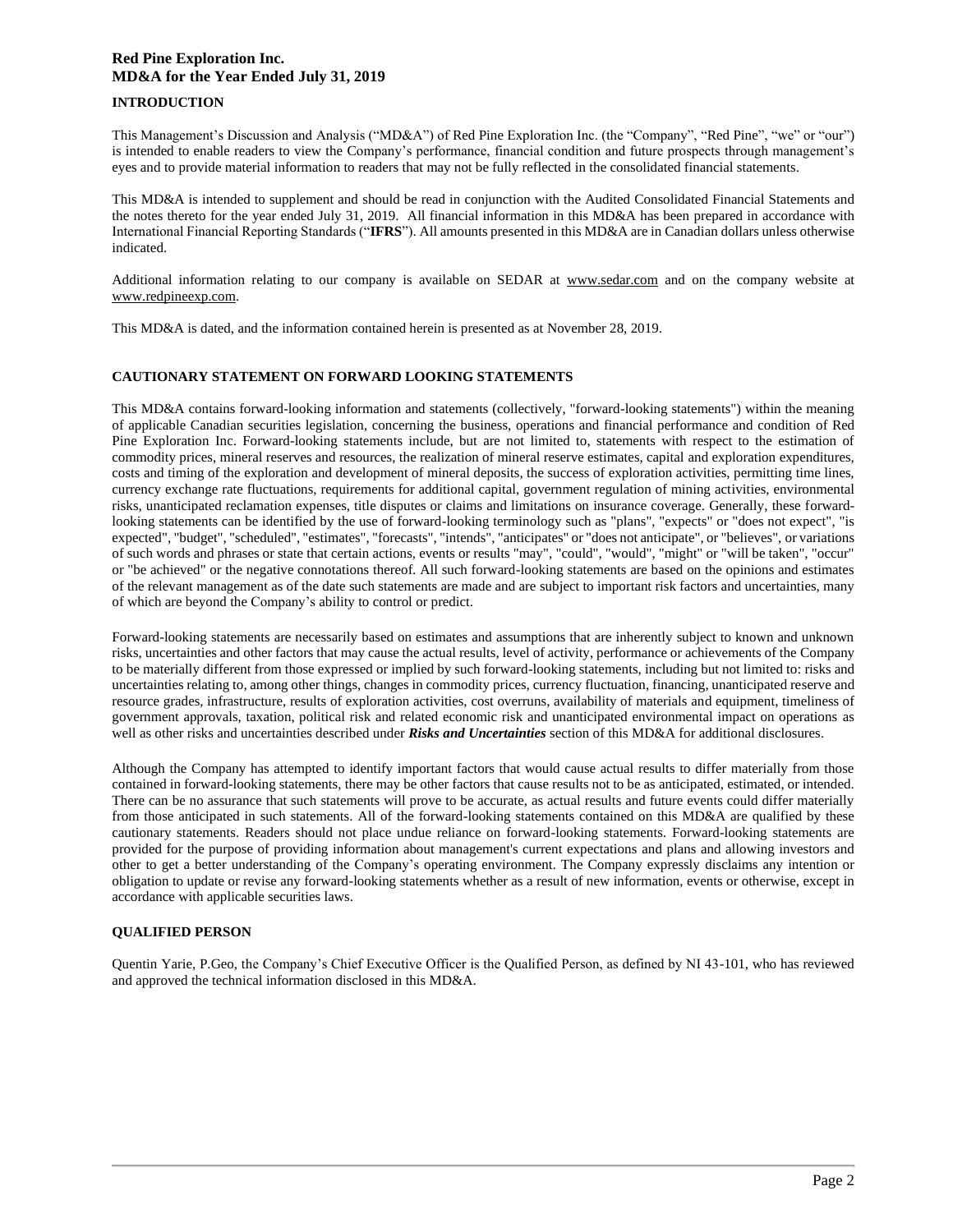## **CORE BUSINESS AND OBJECTIVES**

Red Pine is a publicly-listed corporation (TSXV: RPX) incorporated under the laws of Ontario and has a fiscal year-end of July 31,2019 Our principal business is the acquisition, exploration and development of mineral properties with a particular focus on gold exploration projects located in northern Ontario.

The long-term business objectives of the Company are to:

- 1. acquire mineral properties it considers prospective to strengthen its portfolio of properties,
- 2. advance the geological knowledge of its mineral properties through successive exploration programs, and
- 3. determine if feasible to develop the properties into a mining operation and if deemed advantageous, dispose of its mineral properties

Our principal project consists of a 60% interest in the Wawa Gold Project, which is situated in northern Ontario next to the municipality of Wawa and consists of more than 6500 hectares and hosts several former mines with historic production. Citabar LP ("Citabar") remains on title for a 40% interest in the project but as they haven't been funding their portion of exploration activities, their interest has been diluted below the 40% interest. Red Pine is the operator and manager of the joint venture.

We have additional mineral properties situated in northern Ontario.

Our mineral properties are currently in the exploration stage and we do not operate any mines. We have not generated operating revenues or paid dividends since inception and are unlikely to do so in the immediate future. Our continued operations are dependent upon the ability of the Company to obtain financing through the proceeds of securities subscriptions for the continued exploration of its mineral properties. We have not yet determined through a feasibility study whether any of our mineral properties contain mineralization that is economically recoverable.

The value of an exploration property is highly dependent upon the discovery of economically recoverable mineralization, the longterm preservation of the Company's ownership interest in the underlying mineral property, the ability of the Company to obtain the necessary funding to complete sufficient exploration activities on the property, and the prospects of any future profitable production therefrom, or alternatively upon the Company's ability to dispose of its property interests on an advantageous basis.

Risk factors that must be considered in achieving the Company's business objectives include the risk that exploration activities may not result in the discovery of minerals or definition of any mineral resources or reserves, that significant expenses could be required to define mineral reserves, that environmental, land title and competitive issues may prevent the development of any mineral reserves, and that the Company may fail to generate adequate funding to development mineral reserves.

The Company accepts the risks which are inherent to mineral exploration programs and the exposure to the cyclical nature of mineral prices. The Company relies on the geological and industry expertise of its Toronto-based management team and engages subcontractors to complete certain aspects of its exploration programs.

Our executive offices are situated at 1001-145 Wellington Street West, Toronto, Ontario, M5J 1H8 and our website is [www.redpineexp.com](http://www.redpineexp.com/) (which is expressly not incorporated by reference into this filing).

As of July 31, 2019, we had 16 employees in addition to the Chief Executive Officer and the Chief Financial Officer. Certain professional, administrative and geological services are provided to the Company by independent contractors, including corporations and/or individuals who may be officers or directors of Red Pine. No assurance can be given that qualified employees can be retained by Red Pine when necessary.

See the *Risks and Uncertainties* section of this MD&A for additional risk disclosures.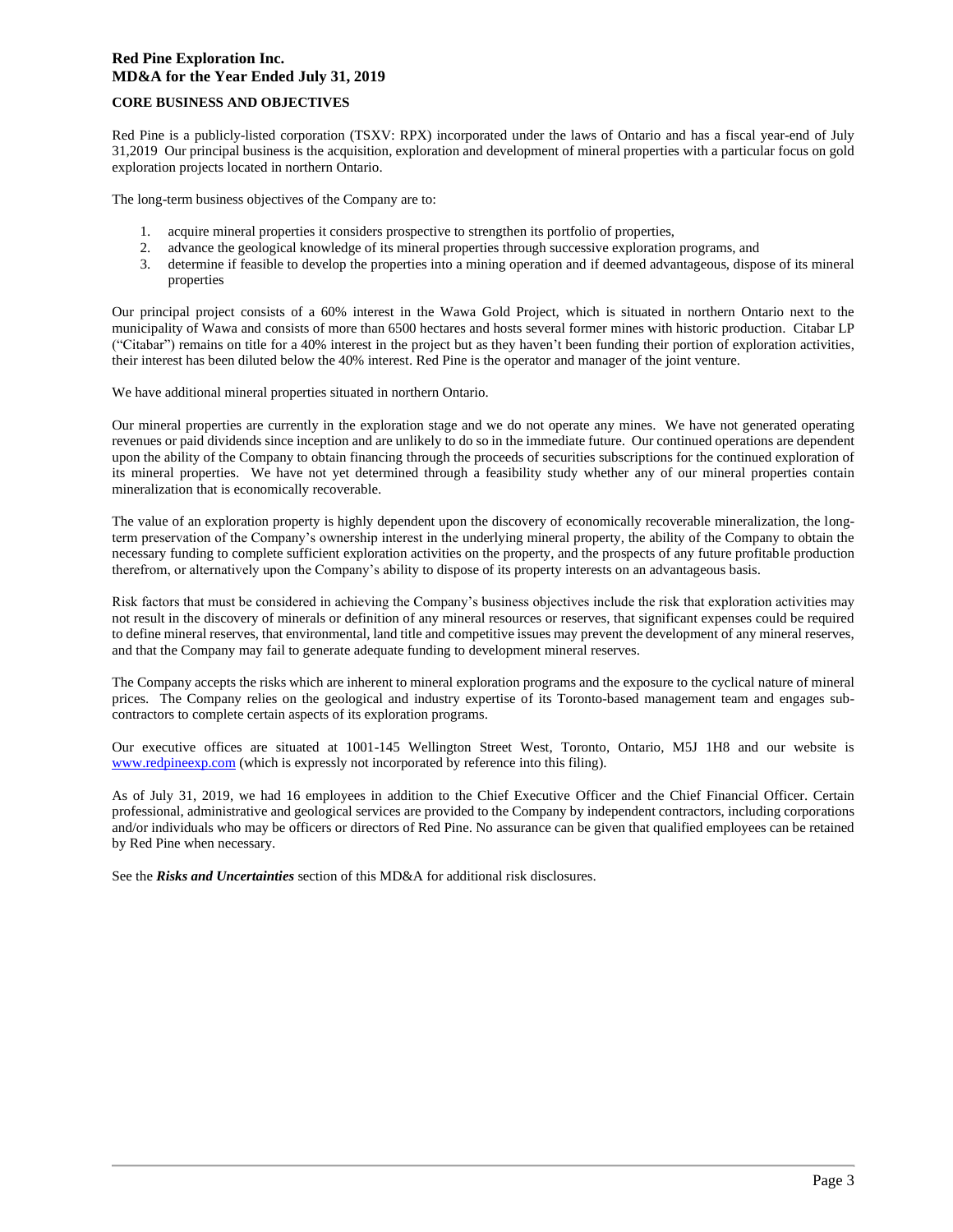## **CORPORATE HIGHLIGHTS**

On June 13, 2019 the Company announced an updated Mineral Resource estimate conducted by Golder Associates Ltd. ("Golder") for the Company's Surluga Deposit at the Wawa Gold Project located near Wawa, Ontario. The new Mineral Resource estimate was evaluated for an underground mining scenario and is reported at a 2.7 g/t cut-off within a 2 g/t envelope, and now stands at 1,202,000 tonnes at 5.31 g/t for 205,000 ounces gold in the Indicated category and 2,362,000 tonnes at 5.22 g/t for 396,000 ounces gold in the Inferred category.

The 2015 NI 43-101 Mineral Resource estimate for the Surluga Deposit was an Inferred resource of 19,820,000 tonnes at 1.71 g/t using a 0.40 g/t cut-off (Mineral Resource Statement, Surluga-Jubilee Gold Deposit, Wawa Gold Project, Ontario, SRK Consulting (Canada) Inc., May 26, 2015). This new underground resource represents a significant increase in grade, quality and continuity of the gold zones at Surluga and a shift from an open-pit development plan to a high-grade underground model.

Golder's new technical report included both Mineral Resource estimates identified, to date, on the Wawa Gold Project – the updated Surluga Deposit noted above, and the previously reported NI 43-101 Minto Mine South Deposit (105,000 tonnes at 7.5 g/t gold in the Indicated category for 25,000 ounces of gold and 354,000 tonnes at 6.6 g/t gold in the Inferred category for 75,000 ounces of gold, Initial Technical Report for the Minto Mine South Property, Golder Associates Ltd., effective Nov. 7, 2018). The technical report was filed on SEDAR..

Highlights of Golder's Mineral Resource estimates include:

- The combined Minto Mine South and Surluga deposits contain 1,307,000 tonnes @ 5.47 g/t gold for 230,000 ounces of gold in the Indicated Category;
- The combined Minto Mine South and Surluga deposits contain 2,716,000 tonnes @ 5.39 g/t gold for 471,000 ounces of gold in the Inferred Category; and
- Over 95% of the contained ounces at both deposits are located between surface and 320 metres depth;
- Both deposits remain open at depth and along strike

The combined Mineral Resource estimate for the Wawa Gold Project, consisting of the Surluga and Minto Mine South deposits, is summarized in Table 1 as follows.

| <b>Deposit</b>   | <b>Resource</b><br>Category | <b>Tonnes</b><br>(000) | <b>Gold Grade</b><br>(g/t) | <b>Contained Gold</b><br>$(000$ Ounces $)$ |
|------------------|-----------------------------|------------------------|----------------------------|--------------------------------------------|
| Surluga          | Indicated                   | 1.202                  | 5.31                       | 205                                        |
| Minto Mine South | Indicated                   | 105                    | 7.50                       | 25                                         |
| <b>Total</b>     | <b>Indicated</b>            | 1,307                  | 5.47                       | 230                                        |
| Surluga          | Inferred                    | 2,362                  | 5.22                       | 396                                        |
| Minto Mine South | Inferred                    | 354                    | 6.60                       | 75                                         |
| <b>Total</b>     | <b>Inferred</b>             | 2,716                  | 5.39                       | 471                                        |

#### **Table 1: Wawa Gold Project Combined Resource Estimate**

Notes:

1) Surluga Mineral Resources reported at a 2.7 g/t gold cut-off from a 2-g/t envelope. The 2.7 g/t cut-off is supported by the following economic assumptions for potential underground long hole mining: Gold Price: \$1,200 USD, Gold Recovery: 90%, Operating Expense (OPEX): CAD \$125 / tonne (\$85 mining, \$25 milling, \$15 G&A).

- 2) Minto Mineral Resources reported at a 3.5 g/t cut-off which is supported by the following economic assumptions for potential underground cut and fill mining: Gold Price: \$1,200 USD, Gold Recovery: 90%, Operating Expense (OPEX): CAD \$160 / tonne (\$120 mining, \$25 milling, \$15 G&A).
- 3) Tonnage estimates are rounded to the nearest 1,000 tonnes.
- 4)  $g/t -$  grams per tonne.

*The reader is cautioned that Mineral Resources are not Mineral Reserves, and do not demonstrate economic viability. There is no certainty that all, or any part, of this Mineral Resource will be converted into Mineral Reserve. Inferred Mineral Resources are considered too speculative geologically to have economic considerations applied to them that would enable them to be categorized as Mineral Reserves*.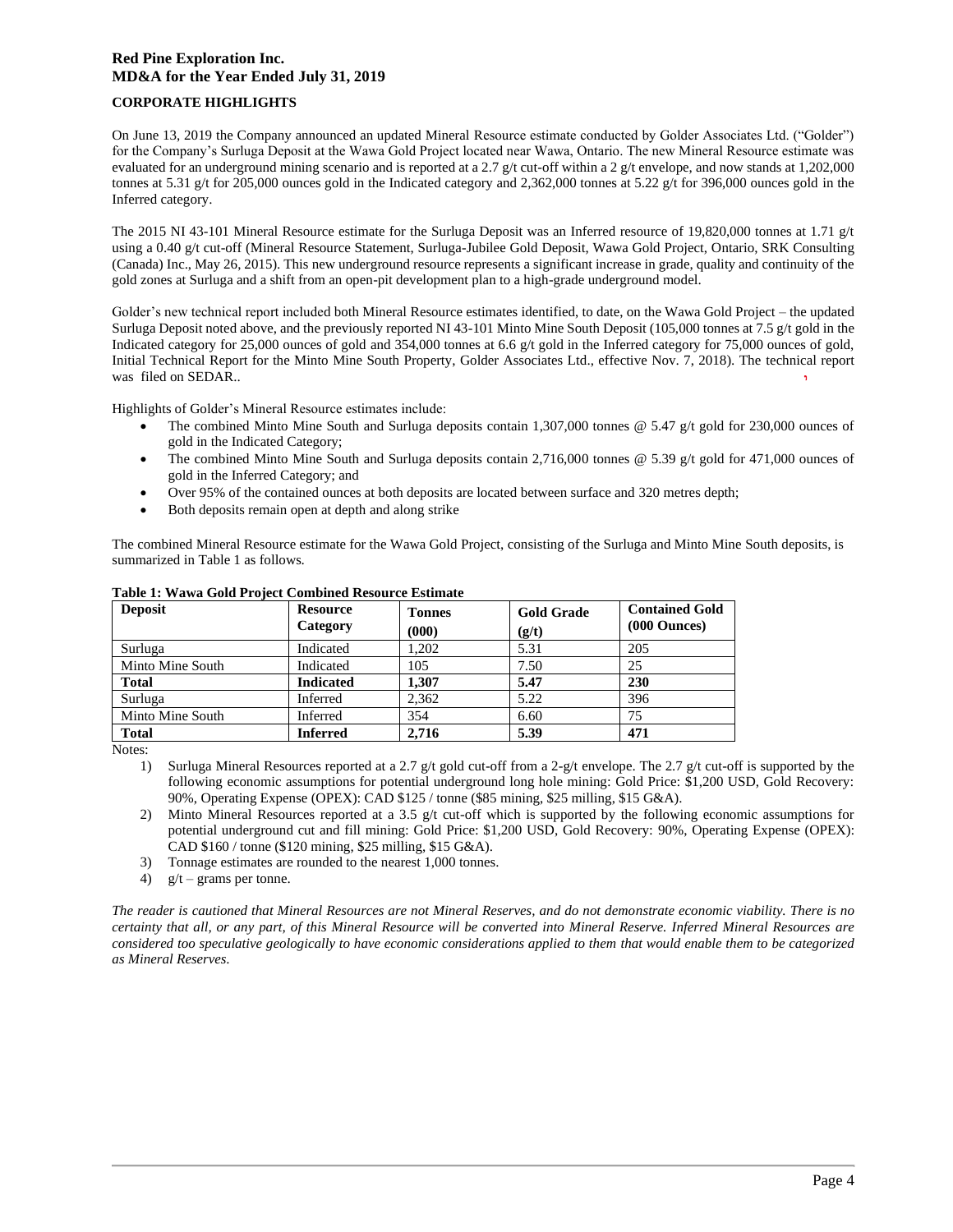|                                      | <b>Indicated Category</b> |       |                                                          | <b>Inferred Category</b> |       |                                                          |
|--------------------------------------|---------------------------|-------|----------------------------------------------------------|--------------------------|-------|----------------------------------------------------------|
| <b>Gold Cut-off</b><br>Grade $(g/t)$ | <b>Tonnes</b><br>(000)    | (g/t) | <b>Gold Grade Contained Gold (000</b><br><b>Ounces</b> ) | Tonnes<br>(000)          | (g/t) | <b>Gold Grade Contained Gold (000</b><br><b>Ounces</b> ) |
| 2.0                                  | 1.654                     | 4.50  | 239                                                      | 3,533                    | 4.26  | 484                                                      |
| 2.5                                  | 1.323                     | 5.06  | 215                                                      | 2,666                    | 4.92  | 422                                                      |
| 2.7                                  | 1.202                     | 5.31  | 205                                                      | 2,362                    | 5.22  | 396                                                      |
| 3.0                                  | 1.043                     | 5.68  | 191                                                      | 1,981                    | 5.67  | 361                                                      |
| 3.5                                  | 829                       | 6.31  | 168                                                      | 1,507                    | 6.44  | 312                                                      |
| 4.0                                  | 669                       | 6.93  | 149                                                      | 1.175                    | 7.21  | 272                                                      |

#### **Table 2: Surluga Cut-off Sensitivity Comparison**

Notes:

1) Official Mineral Resource estimate highlighted in bold.

2) Tonnage estimates are rounded to the nearest 1,000 tonnes.

3)  $g/t - grams$  per tonne.

During February 2019, the Company completed a private placement financing for gross proceeds of \$50,000. The Company issued 1,000,000 non-flow-through units ("Units") of the Company, each priced at \$0.05. Each Unit consists of one common share of the Company and one-half of one common share purchase warrant of the Company, which is exercisable to acquire on additional common share for a period of 24 months from the issuance thereof at a price of \$0.075 per share. A total of 500,000 common share purchase warrant were issued with an estimated fair value of \$10,794 using the Black-Scholes model for pricing options under the following assumptions: risk free interest rate 1.79% , dividend yield 0%, expected stock volatility of 103%, and an expected life of 2 years. During December 2018, the Company completed a private placement financing for gross proceeds of \$3,691,500. The Company issued 37,380,000 non-flow-through units ("Units") and 36,450,000 flow-through shares ("FT shares") of the Company, each priced at \$0.05. Each FT share was issued on a "flow-through" basis, as defined in the Income Tax Act (Canada). The flow through premium associated with this financing was \$277,900. Each Unit consists of one common share of the Company and one-half of one common share purchase warrant of the Company, which is exercisable to acquire one additional common share for a period of 24 months from the issuance thereof at a price of \$0.075 per share. A total of 18,690,000 common share purchase warrants were issued with an estimated fair value of \$345,301 using the Black-Scholes model for pricing options under the following assumptions: risk free interest rate 2.21%, dividend yield 0%, expected stock volatility of 97%, and an expected life of 2 years. As part of the financing the Company paid Finders a cash commission of \$ 64,400 and issued 1,288,000 non-transferrable broker warrants ("Broker Warrants"), with each Broker Warrant being exercisable into one Common Share of the Company at a price of \$0.05 for a period of 24 months from the date of closing of the Offering. The Broker Warrants have an estimated fair value of \$24,117 using the Black-Scholes model for pricing options under the following assumptions: risk free interest rate 2.21%, dividend yield 0%, expected stock volatility of 97%, and an expected life of 2 years

## **FUTURE OUTLOOK AND PLAN**

The Wawa Gold Project delineation program is designed to both expand and increase confidence in the existing inferred and indicated gold resources. The drilling, trenching and mapping programs are expected to continue throughout 2019 to yield significant advancements in the status of the identified resources. The Company is focused on efficient, rapid exploitation and plans to increase the size of the deposits in the near future. Results and plans for the Wawa Gold Project are discussed in further detail in the section titled Exploration and Evaluation Activities.

For the year ended July 31, 2019, the Company has spent approximately \$ 4,544,325 exploration expenditures prior to any recovery from the joint-venture partner, which is estimated at approximately \$1,131,634.

As of July 31, 2019, the Company had a working capital surplus of \$1,125,990 (July 31, 2018: 2,237,077) and management believes the Company will require additional funding to maintain the existing exploration and evaluation expenditures while supporting professional fees and general and administrative expenses until the end of the current fiscal year. The Company believes that any shortfall in funding can be covered through the monetization of non-core exploration assets, which are described in the section titled Exploration and Evaluation Activities.

# **EXPLORATION AND EVALUATION ACTIVITIES**

During the year ended July 31, 2019, the Company's exploration activities have focused on the Wawa Gold Project.

Red Pine holds a 60% interest in the Wawa Gold Project and is the Manager and Operator of the project. The exploration strategy is to increase and quantify the gold resource on the property. This is being done through continued exploration and delineation intended to increase the Company's understanding of the gold bearing mineralization. Over the past 12 months, Red Pine drilled 11,221 meters for a total of 284 drills holes and 68,595 meters of drilling being completed on the project as of July 31, 2019 and finalized the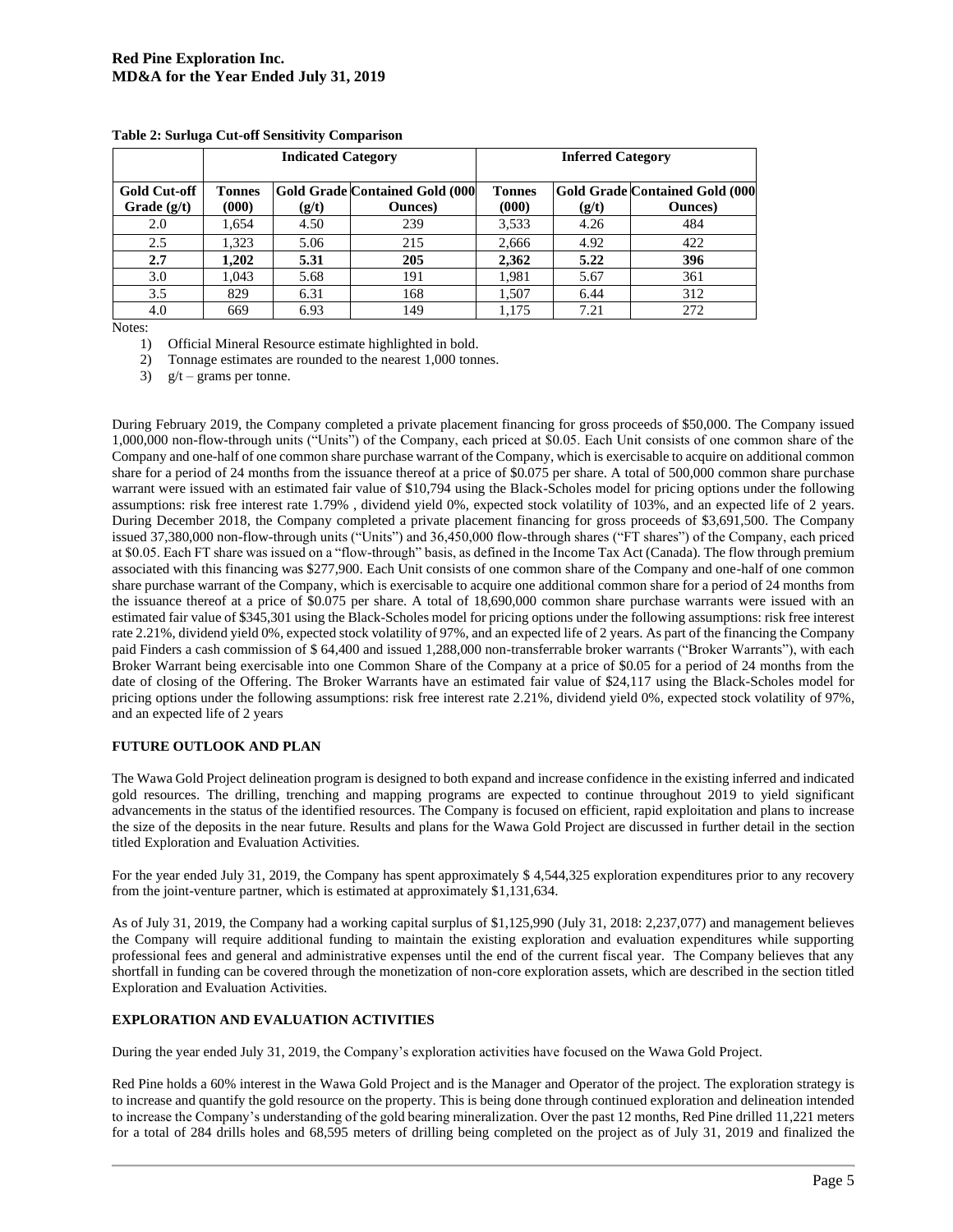sampling of 42,000 metres of historic core that was never sampled by previous operators of the project (initiated in February 2016). Mechanized stripping and channel sampling were completed on the Cooper Shear System, Grace Deformation Zone and the southern extension of the Jubilee Shear Zone. Drilling is expected to continue until the end of 2019.

Golder Associates completed the new resource estimate, effective May 31, 2019 for the Wawa Gold Project (detailed information included in CORPORATE HIGHLIGHTS). The new Mineral Resource estimate for the Wawa Gold Project was evaluated for an underground mining scenario and is reported at a 2.7 g/t cut-off within a 2 g/t envelope, and now stands at 1,307,000 tonnes at 5.47 g/t for 230,000 ounces gold in the Indicated category and 2,716,000 tonnes at 5.39 g/t for 471,000 ounces gold in the Inferred category. The new resource model will become an important strategic exploration tool as the project advances.

The Wawa Gold Project consists of 371 unpatented and 164 patented or leased mining claims totaling 6,519 hectares (ha) and hosts eight past producing mines with a combined historic production of 120,000 oz. Au at an average grade of 9.04 g/t. The project area is located approximately 2 kilometers east of the Town of Wawa in northern Ontario.

## Net Smelter Royalties

The Company retains a 1.5% NSR on approximately 75 square kilometers of claims 20 km east of Goldcorp's Borden Gold project near Chapleau, Ontario. The underlying property package was sold to Probe Mines Ltd. in November 2012. Other Properties

As of July 31, 2019, the Company retains the Cayenne, Algoma-Talisman, Mortimer, Mount Logano and Moffatt Properties.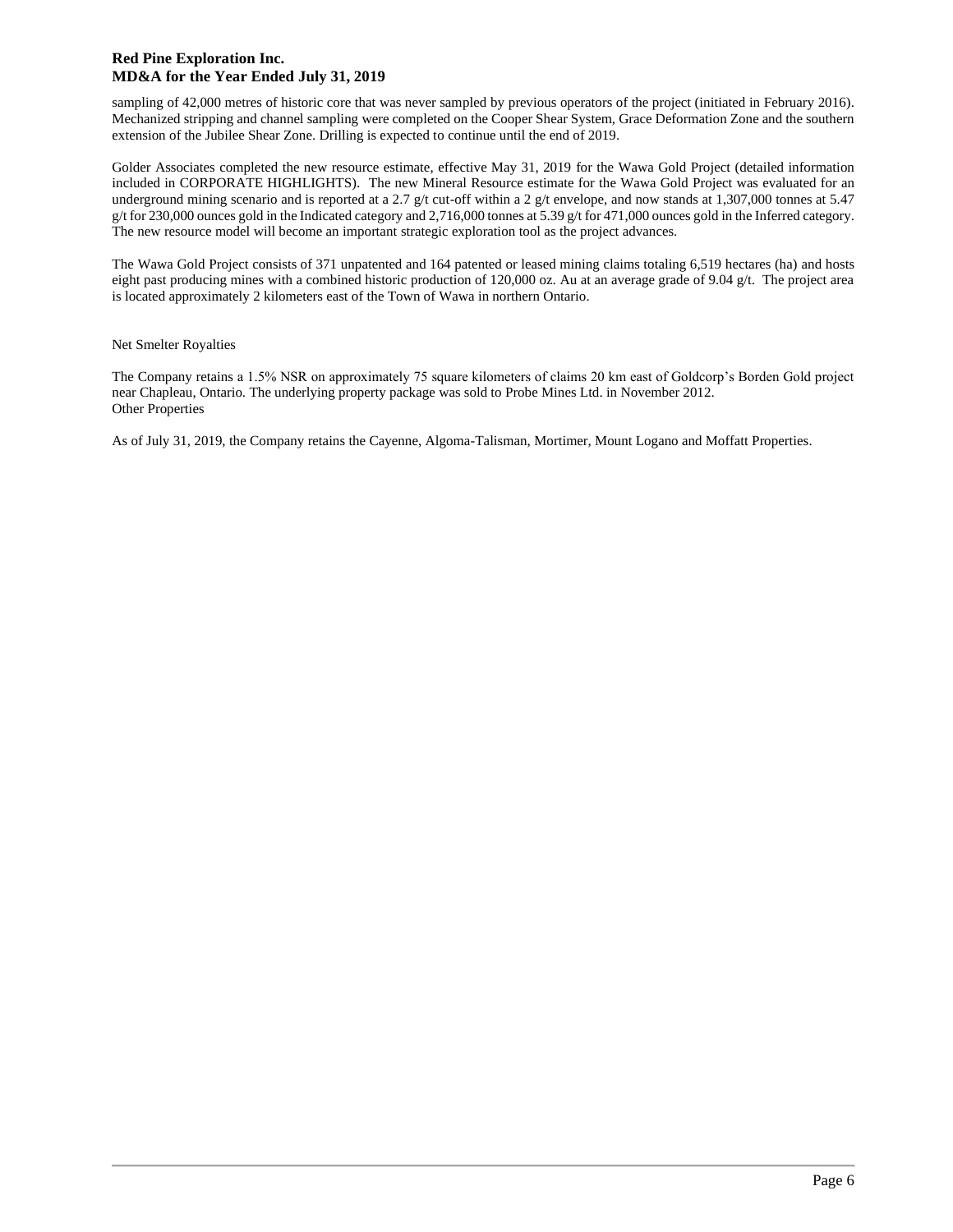# **EXPLORATION AND EVALUATION ACTIVITIES (CONTINUED)**

## **RESULTS OF OPERATIONS**

The following are explanations of the material changes for the year ended July 31, 2019 compared to year ended July 31, 2018:

|                                                            | <b>Year ended</b>    | Year ended           |
|------------------------------------------------------------|----------------------|----------------------|
|                                                            | <b>July 31, 2019</b> | <b>July 31, 2018</b> |
| <b>Expenses</b>                                            |                      |                      |
| <b>Exploration Expenditures</b>                            | \$4,842,553          | \$6,078,021          |
| General and Administrative                                 | 714,811              | 595,199              |
| Payroll & Professional Fees                                | 476,631              | 435,573              |
| Share-Based Compensation                                   | 384,887              | 16,489               |
| Depreciation and Amortization                              | 108,305              | 106,344              |
| Foreign Exchange Loss                                      | 2,062                | 2,834                |
| Interest (Income) Loss                                     | (9,638)              |                      |
| Deferred Premium                                           | (407, 931)           | (121, 403)           |
| Recovery of Exploration Expenditures                       | (1, 131, 634)        | (2,978,768)          |
| <b>Total Expenses</b>                                      | 4,980,046            | 4,134,289            |
| <b>Other income</b>                                        |                      |                      |
| Sale Net Smelter Return                                    |                      | (300,000)            |
| Loss and Comprehensive Loss for the Year                   | \$ (4,980,046)       | \$ (3,834,289)       |
|                                                            |                      |                      |
| Loss per share $-$ basic and diluted                       | \$(0.01)             | \$ (0.01)            |
| Weighted average shares outstanding – basic and<br>diluted | 340,024,500          | 284,209,655          |

## **RESULTS OF OPERATIONS**

*Results for the year ended July 31, 2019*

- Exploration expenditures decreased to \$4,842,553, (2018: \$6,078,021) as the Company reduced drilling efforts.
- Recovery of exploration expenditures decreased to \$1,131,634 (2018: \$2,978,768) as result of the Company recording a write off for the full carrying amount of the Citabar receivable of \$630,981. (see Exploration & Evaluations Expenditures for details)
- Payroll and professional fees increased at \$476,631 (2018: \$435,573) as a result of increased legal fees as compared to the previous period.
- General and administrative increased to \$714,811 (2018: \$595,199) as a result of an increase investor relations activity as compared to the previous period
- Share based compensation increased to \$384,887 (2018: \$16,489) as result of options granted to board of directors and consultants.
- Loss and Comprehensive Loss increased to \$4,980,046 (2018: \$3,834,289).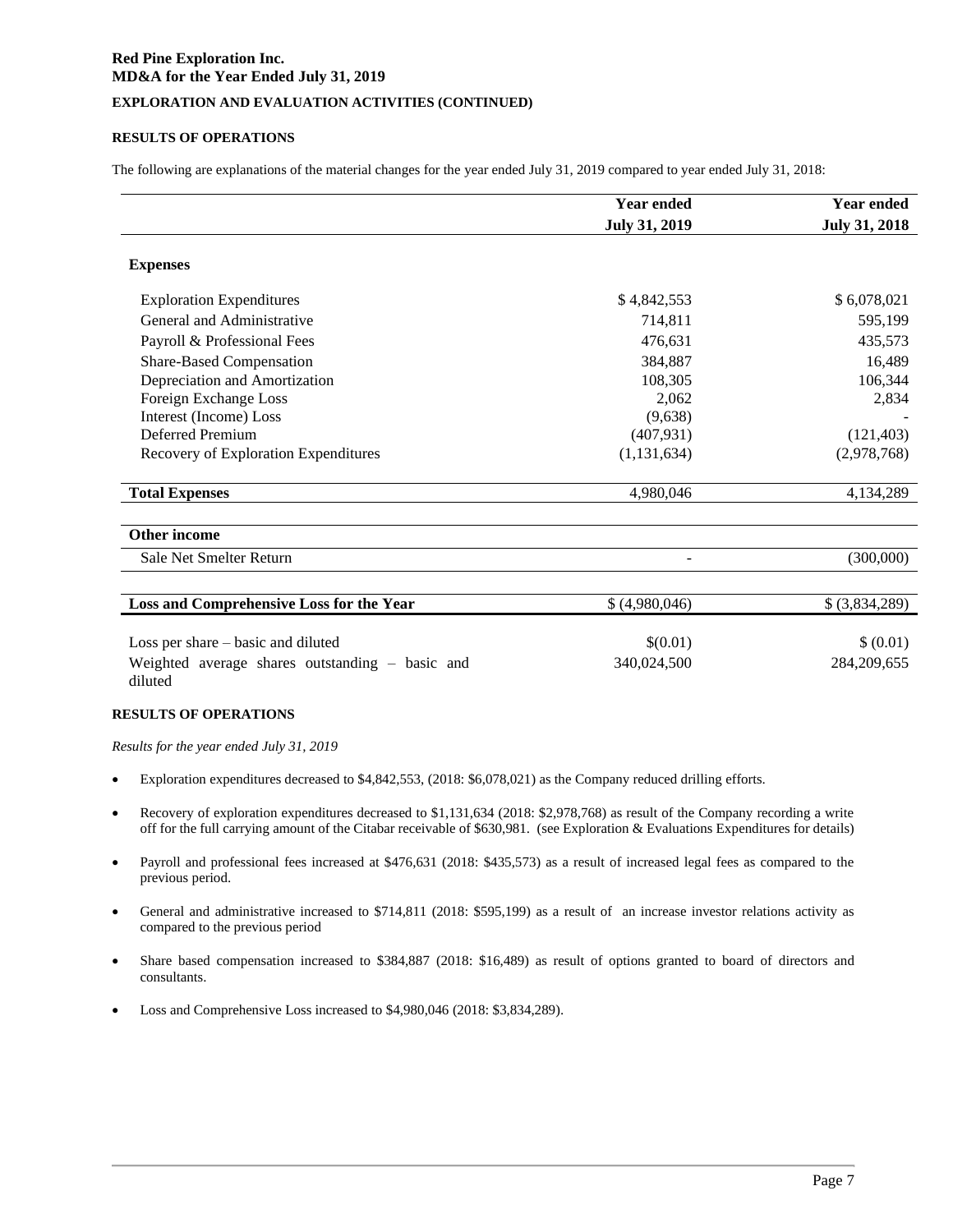*Results for the three-months ended July 31, 2019*

- Exploration expenditures decreased to \$956,964 (2018: \$1,373,507) as the company reduced drilling efforts.
- Recovery of exploration expenditures decreased to an expense of \$314,187 (2018: recovery of \$930,187) with the true up the cost owed by Citabar.
- Payroll and professional fees decreased to \$92,018 (2018: \$129,832).
- General and administrative increased to \$182,012 (2018: \$139,268).
- Loss and Comprehensive Loss decreased to \$1,547,200 (2018: 413,255)

## **QUARTERLY RESULTS OF OPERATIONS**

The following is selected quarterly information for the eight most recently completed quarters:

|                                             | <b>Ouarter Ended</b> |                       |                         |                         |  |
|---------------------------------------------|----------------------|-----------------------|-------------------------|-------------------------|--|
|                                             | July 31, 2019        | <b>April 30, 2019</b> | <b>January 31, 2019</b> | <b>October 31, 2018</b> |  |
| <b>Total Revenues</b>                       |                      | -                     |                         |                         |  |
| Exploration expenditures net of recoveries  | 1,124,586            | 681,146               | 1,092,501               | 812,686                 |  |
| Loss and Comprehensive loss for the quarter | (1,547,200)          | (918, 052)            | (1,361,970)             | (1,152,824)             |  |
| Basic and diluted loss per share            | (0.01)               | (0.03)                | (0.00)                  | (0.00)                  |  |
| Working Capital Surplus (Deficit)           | 1,125,990            | 2,657,522             | 3,256,206               | 1,274,734               |  |

|                                             | <b>Ouarter Ended</b> |                       |                                  |             |  |
|---------------------------------------------|----------------------|-----------------------|----------------------------------|-------------|--|
|                                             | <b>July 31, 2018</b> | <b>April 30, 2018</b> | January 31,2018 October 31, 2017 |             |  |
| <b>Total Revenues</b>                       |                      |                       |                                  |             |  |
|                                             | 300,000              |                       |                                  |             |  |
| Exploration expenditures net of recoveries  | 443,320              | 833,352               | 716.378                          | 1,106,203   |  |
| Loss and Comprehensive loss for the quarter | (413, 255)           | (1,131,775)           | (1,011,442)                      | (1,277,817) |  |
| Basic and diluted loss per share            | (0.00)               | (0.00)                | (0.01)                           | (0.00)      |  |
| Working Capital Surplus (Deficit)           | 2,237,077            | 2,624,339             | 1,011,442                        | 2,089,422   |  |

## **OFF BALANCE SHEET TRANSACTIONS**

The Company does not have off-balance sheet arrangements including any arrangements that would affect the liquidity, capital resources, market risk support and credit risk support or other benefits.

### **DIVIDENDS**

The Company has neither declared nor paid any dividends on its Common Shares. The Company intends to retain its earnings, if any, to finance growth and expand its operations and does not anticipate paying any dividends on its common shares in the foreseeable future.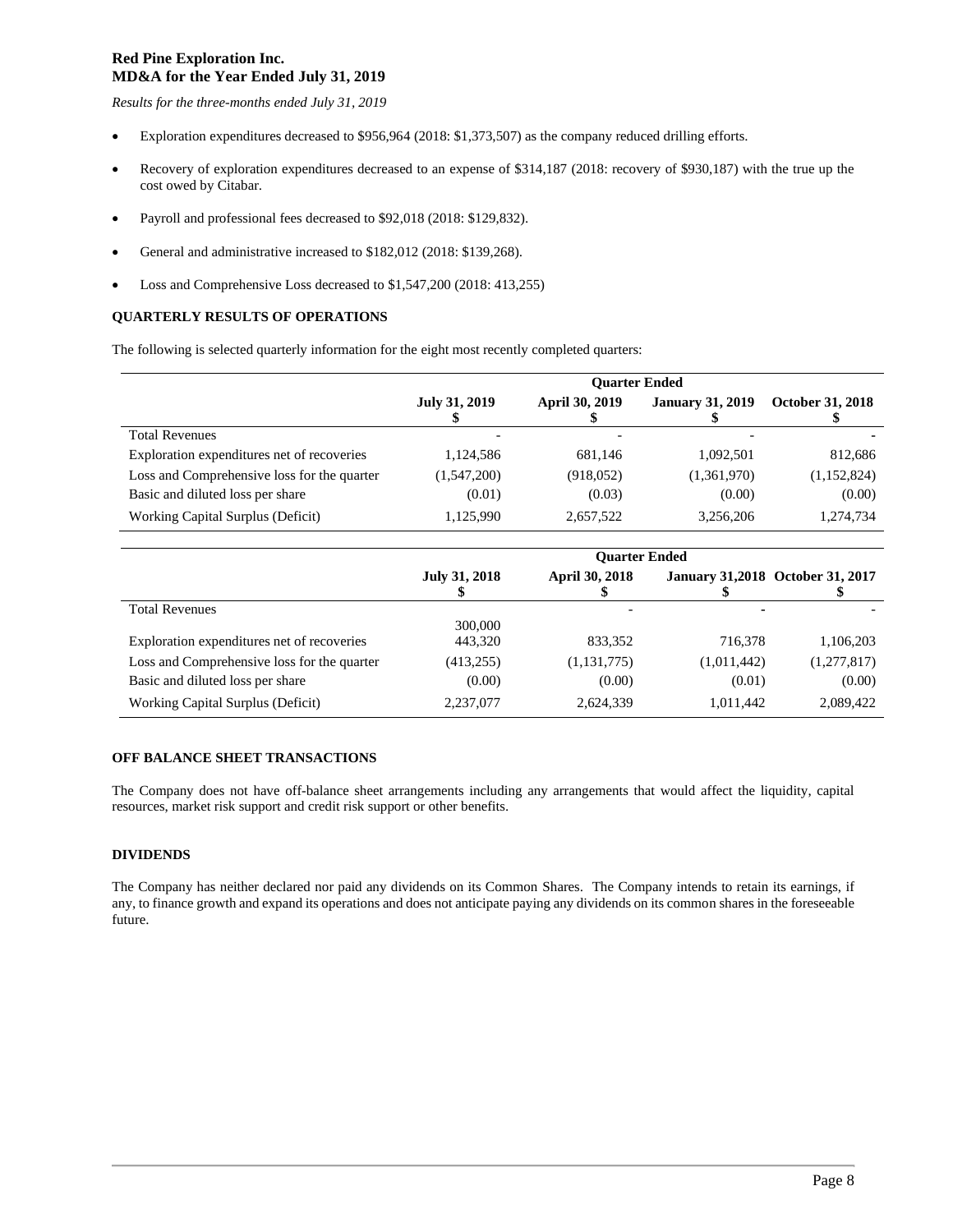# **EXPLORATION AND EVALUATION EXPENDITURES**

The following table summarizes the cumulative exploration and evaluation expenditures the Company has incurred on its mineral properties. The Wawa Gold property expenditures includes all amounts incurred by the joint-venture prior to any prorated recovery from the joint-venture partners.

|                                   | Wawa Gold<br>Project<br>\$ | Cavenne<br><b>Property</b><br>\$ | <b>Other</b><br><b>Properties</b><br>\$ | <b>Total</b><br><b>Properties</b><br>S, |
|-----------------------------------|----------------------------|----------------------------------|-----------------------------------------|-----------------------------------------|
|                                   |                            |                                  |                                         |                                         |
| <b>Balance – July 31, 2017</b>    | 29,526,490                 | 6,137,686                        | 8,436,096                               | 44,100,272                              |
|                                   |                            |                                  |                                         |                                         |
| <b>Property Acquisition Costs</b> | 637.909                    |                                  | 6.000                                   | 643,909                                 |
| <b>Exploration Expenditures</b>   | 5,394,034                  |                                  | 40,078                                  | 5,434,112                               |
|                                   |                            |                                  |                                         |                                         |
| <b>Balance - July 31, 2018</b>    | 35,558,433                 | 6,137,686                        | 8.482,174                               | 50,178,293                              |
|                                   |                            |                                  |                                         |                                         |
| <b>Property Acquisition Costs</b> | 298,228                    |                                  |                                         | 298,228                                 |
| <b>Exploration Expenditures</b>   | 4,544,325                  |                                  |                                         | 4,544,325                               |
|                                   |                            |                                  |                                         |                                         |
| <b>Balance – July 31, 2019</b>    | 40.400.986                 | 6.137.686                        | 8.482,174                               | 55,020,846                              |

During the year ended July 31, 2019:

- a) The Company incurred total acquisition, exploration and evaluation expenditures of \$4,544,325 on the Wawa Gold property (2018: \$5,394,034)
- b) The following table represent the amounts invoiced to the Wawa Gold joint-venture partners for their prorated share of the exploration program costs incurred during the year-ended July 31,2019 ended, which includes exploration and evaluation expenditures, joint expenditures and any project management fees. The amounts for Augustine are those that were invoiced and recovered prior to the acquisition of Augustine, which was completed on February 3, 2017.

|                                | <b>Citabar</b><br>\$ | <b>Augustine</b><br>\$ | <b>All JV Partners</b><br>\$ |
|--------------------------------|----------------------|------------------------|------------------------------|
| <b>Balance – July 31, 2017</b> | \$2,629,978          | \$715,613              | \$3,345,591                  |
| Recovery of JV Expenditures    | 2,978,768            |                        | 2,978,768                    |
| <b>Balance – July 31, 2018</b> | \$5,608,746          | \$715,613              | \$6,324,359                  |
| Recovery of JV Expenditures    | 1,131,634            |                        | 1,131,634                    |
| <b>Balance – July 31, 2019</b> | \$6,740,380          | \$715,613              | \$7,455,993                  |

ADuring the year ended July 31, 2019 the Company recorded an expected credit loss against the receivable from Citabar for the full carrying amount of the receivable of \$630,981. Citabar's participating interest in the project will be decreased proportionately based on a predetermined formula for its non-participation in its share of contributions down to a minimum of 25%. The write off was recorded net of recovery of exploration expenditures on the consolidated statements of loss and comprehensive loss.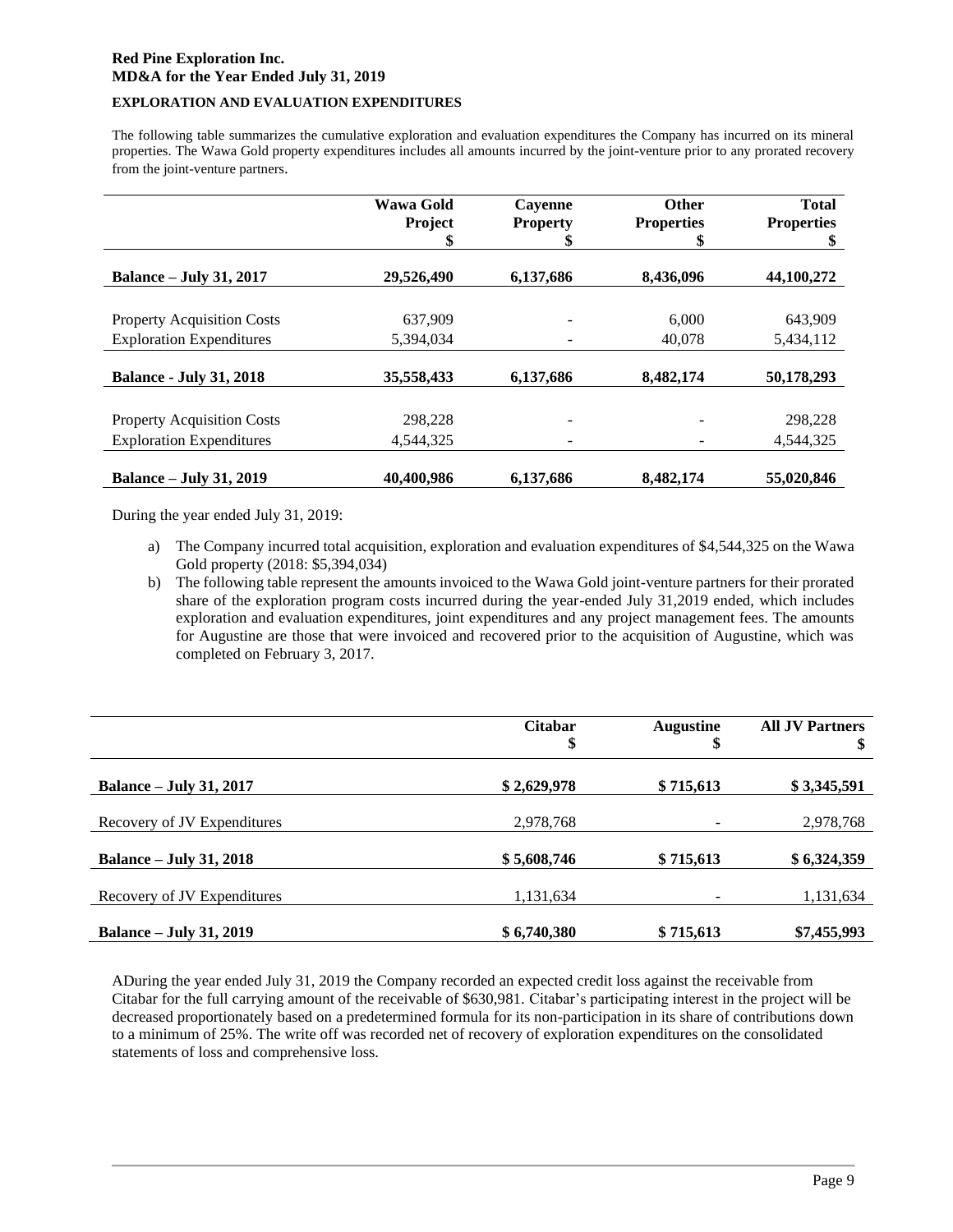# **Wawa Gold Project**

As at July 31, 2019 the Wawa Gold property consisted of 34 unpatented and mining claims and 164 patented and leased mining claims totaling 5,582ontiguous hectares and hosts several past producing mines. The project area is located approximately 2 kilometres east of the Town of Wawa in northern Ontario.

On August 7, 2015, the Company met the conditions to earn its initial 30% interest in the underlying joint venture (the "Wawa Gold JV"), which was owned 30% by Augustine and 40% by Citabar, whereby the Company became the operating manager of the JV. In the fall of 2015, all 34 unpatented mining claims were transferred to a 30/30/40 shared holding to reflect the satisfied earn in agreement. As operating manager:

- a) The Company is entitled to receive project management fees from the JV partners.
- b) The Company shall be reimbursed periodically by the JV partners on a pro rata basis for all exploration expenditures incurred for the benefit of the joint-venture, which are recognized as a reduction of exploration expenditures when invoiced to the JV partners.

On February 3, 2017, the Company completed a plan of arrangement whereby Augustine became a wholly-owned subsidiary resulting in an increase in the ownership to 60% of the Wawa Gold Property.

# **Cayenne Property**

The Cayenne property consists of 2 unpatented claims (2 claim units) and 1 lease (62.67 ha) in Genoa Township located approximately 110 kilometers southwest of Timmins, Ontario. The Company owns 100% of the property.

# **Algoma-Talisman Property**

The Company has a 100% interest in an MRO patented land package covering approximately 65 square kilometers of fee simple patented mineral rights in Coppell and Newton Townships of the Porcupine Mining Division of Northern Ontario located approximately 110 km southwest of Timmins, Ontario.

# **Mortimer Property**

The Company has a 100% interest in a block of 12 contiguous unpatented mining claims covering approximately 2.3 square kilometers in the Dore Township approximately 110 km southwest of Timmins, Ontario. The previous owners retain NSRs ranging between 0.2% and 2% on certain claims and the Company has the option to purchase a portion of these NSRs for various cash payments as specified in the original purchase agreements.

# **Mount Logano Property**

The Company holds a 100% interest in 1 unpatented mining claim (3 claim units) located approximately 11 km east of the Dome mine in Timmins, Ontario. The claim is subject to a 3% NSR for gold and a 2% NSR for other minerals mined in the Mt. Logano Property. The Company has the right at any time to buy back 50% of the NSR (or 1.50% NSR for gold and 1.00% NSR for all other minerals) for the sum of \$3,000,000.

# **Moffatt Property**

The Company has a 100% interest in 4 unpatented mining claims covering 704 hectares located approximately 10 km northwest of Atikokan, Ontario.

# **Net Smelter Royalties**

The Company retains a 1.5% Net Smelter Return ("NSR") on approximately 75 square kilometers of claims 20 km east of Goldcorp's Borden Gold project near Chapleau, Ontario. The underlying property package was sold to Probe Mines Ltd. in November 2012.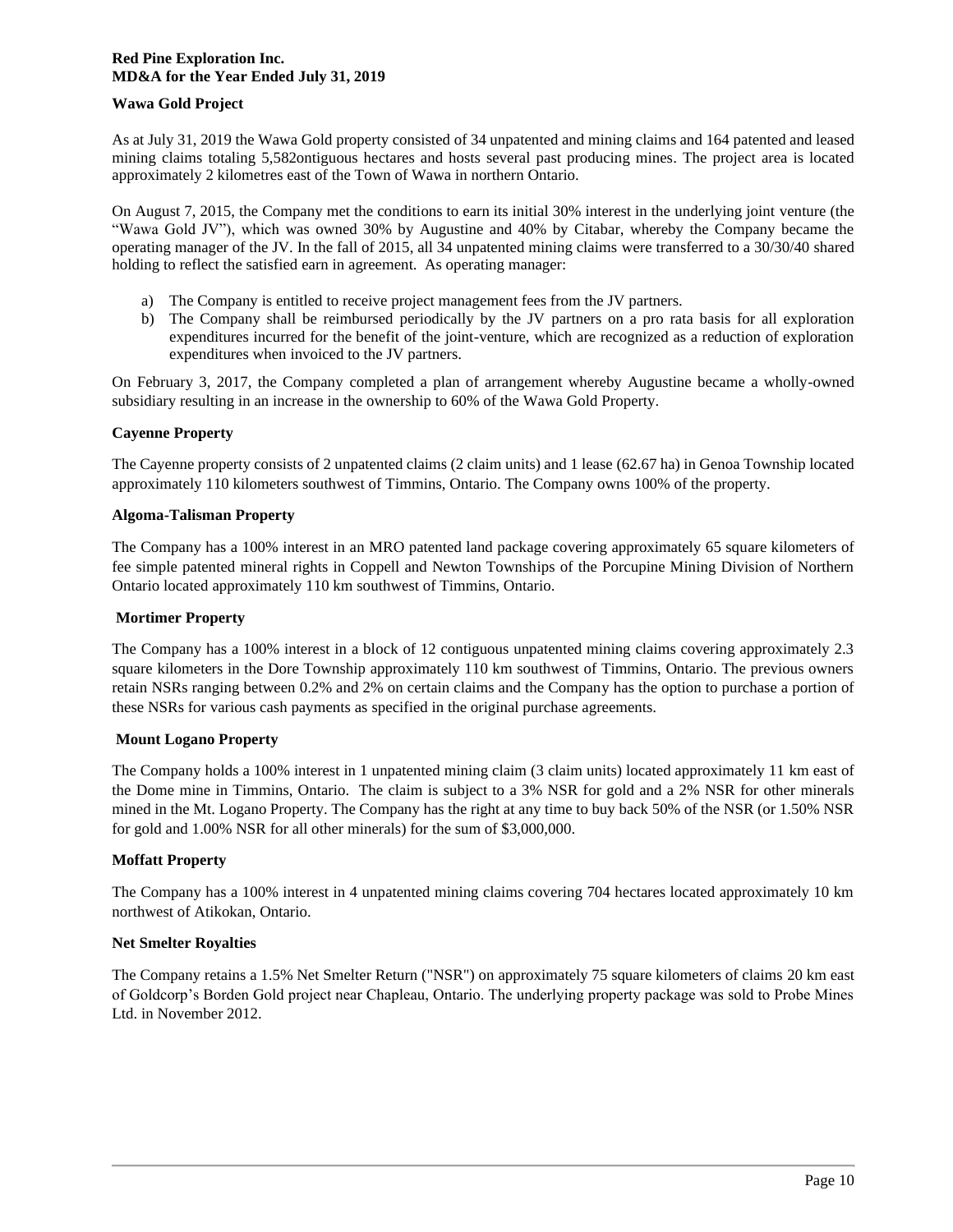# **LEASE AND SUBLEASE COMMITMENTS**

The Company has an office space lease agreement located at 141 Adelaide Street West from August 15, 2014 to August 14, 2019 and signed a sublease agreement with a third-party tenant whereby the Company shall receive sublease payments for the period from March 1, 2015 to August 14, 2019. The sublease payments are recognized as a reduction of General and Administrative expenses on the Statements of Loss and Comprehensive Loss. A security deposit totalling \$17,281 was received from the subtenant and is reported as a long-term liability on the Consolidated Statements of Financial Position. As of April 30, 2019, the Company was committed to annual lease payments for 141 Adelaide Street West of approximately \$223,020 and expects to receive the remaining sublease payments.

On December 12, 2016, the Company signed an office space lease agreement for office space located at 145 Wellington Street West for seven (7) years from January 1, 2017 to December 31, 2023. On September 15, 2016, a security deposit totaling \$41,579 was remitted to the landlord, which is reported as a long-term asset on the Consolidated Statements of Financial Position. As of July 31, 2019, the Company was committed to annual lease payments for 145 Wellington Street West of approximately \$104,544.

Future minimum payments under the Company's leases, excluding the receipt of any sublease payments, are as follows:

| <b>Minimum Lease Payments</b>                | <b>July 31,</b><br>2019 | <b>July 31,</b><br>2018 |
|----------------------------------------------|-------------------------|-------------------------|
| No later than 1 year                         | 113.837                 | 327,564                 |
| Later than 1 year, but no later than 5 years | 357,192                 | 427,469                 |
| Later than 5 years                           |                         | 43,560                  |
| <b>Total</b>                                 | 471.029                 | 798,593                 |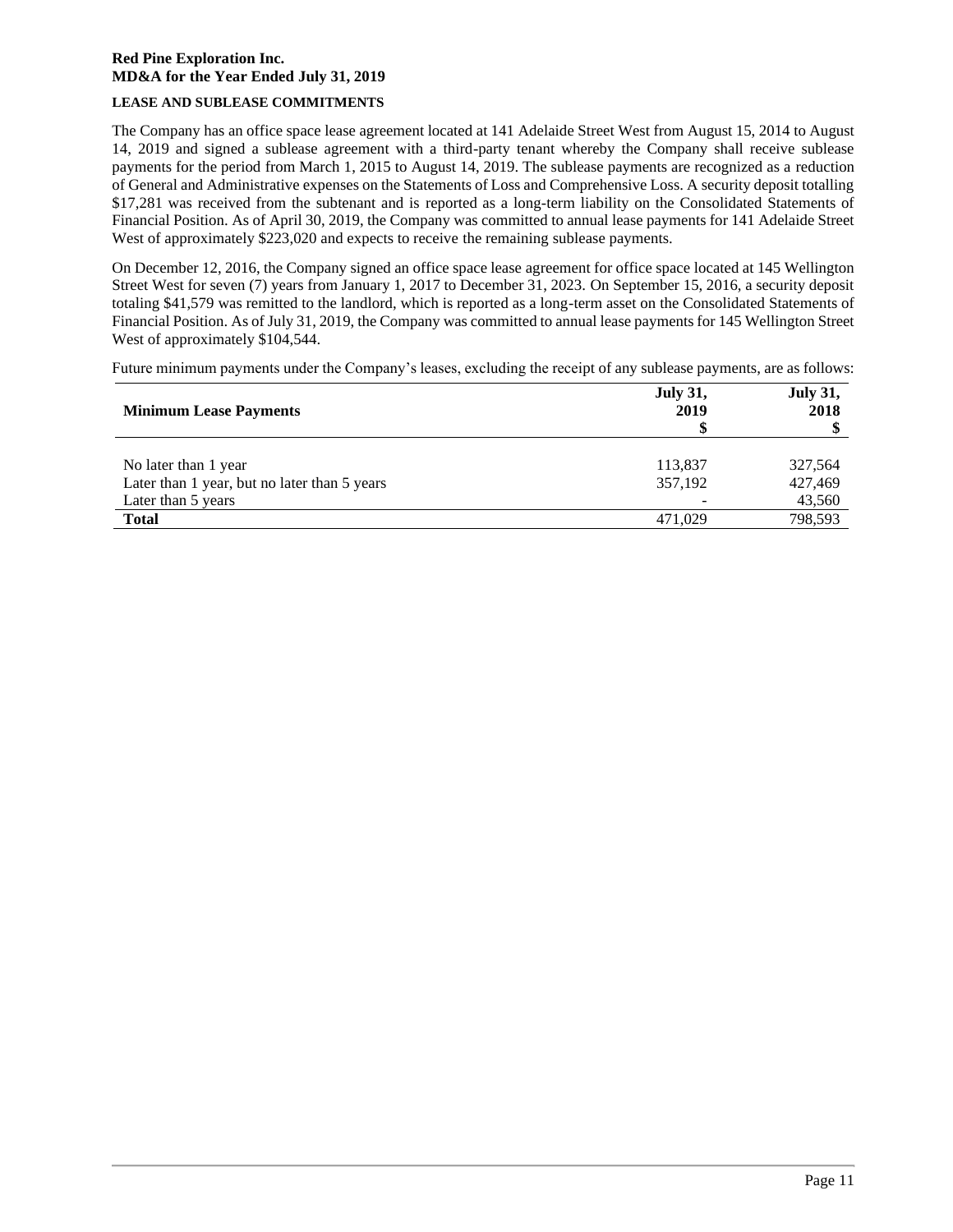# **FLOW-THROUGH EXPENDITURE COMMITMENTS**

The Company completed flow-through ("F/T") share financings that involve a commitment to incur Canadian exploration expenditures ("CEEs") prior to the end of specific calendar years and to renounce the CEE tax deductions to the subscribers. Flow-through shares and exploration expenditures qualifying as CEEs are defined in the Income Tax Act of Canada.

| <b>Financing Series</b>             | 2016 F/T                     | 2017 F/T<br><b>Series A</b>  | 2017 F/T<br><b>Series B</b>  | 2018 F/T<br><b>Series</b>            |
|-------------------------------------|------------------------------|------------------------------|------------------------------|--------------------------------------|
|                                     | <b>Series</b>                |                              |                              |                                      |
| <b>Financing Date</b>               | June 3,                      | ,24, February                | December 29.                 | December 7.                          |
| <b>Commitment Deadline</b>          | 2016<br>December 31.<br>2017 | 2017<br>December 31,<br>2018 | 2017<br>December 31.<br>2018 | 12, 28, 2018<br>December 31.<br>2019 |
| <b>Commitment Amount</b>            | \$1,098,000                  | \$4,000,101                  | \$567,500                    | 1,822,500                            |
| Less: Expenditures Incurred in 2016 | (98,000)                     |                              |                              |                                      |
| Less: Expenditures Incurred in 2017 | (1,000,000)                  | (1,783,384)                  |                              |                                      |
| Less: Expenditures Incurred in 2018 |                              | (2,216,717)                  | (567,500)                    | (437,079)                            |
| Less: Expenditures Incurred in 2019 |                              |                              |                              | (1,385,421)                          |
| <b>Estimated F/T Expenditures</b>   |                              |                              |                              |                                      |
| <b>Remaining</b>                    | \$<br>$\blacksquare$         | \$-                          | \$                           | \$ -                                 |

The following tables sets out the flow-through expenditure commitments as of July 31, 2019:

# **RELATED PARTY TRANSACTIONS AND BALANCE**

Related parties as defined by IAS 24 *Related Party Disclosures* include the members of the Board of Directors, key management personnel and any companies controlled by these individuals. Key management personnel include those persons having authority and responsibility for planning, directing and controlling activities of the Company.

Key management personnel for the Company consists of the CEO, CFO, President (effective October 23, 2019) VP Exploration and Executive Director of Mining.

| Year Ended July 31, 2019                         |  |         |  |         |  |
|--------------------------------------------------|--|---------|--|---------|--|
|                                                  |  | 2019    |  | 2018    |  |
|                                                  |  | S       |  | \$      |  |
| Short-term benefits $(1)$                        |  | 293,875 |  | 331,894 |  |
| Share-based payments <sup><math>(2)</math></sup> |  | 236,554 |  | 16,489  |  |
| <b>Total</b>                                     |  | 530,429 |  | 348,383 |  |

(1) Includes salary and professional fees.

(2) Represents the expense of stock options vested during the period

As of July 31, 2019, the following related party balances were outstanding:

Included in amounts receivable is an amount of \$ 716,645 (July 31, 2018: \$200,994) related to exploration, rent and general & administrative charges from a company under common management. This amount was repaid in full subsequent to year-end. Included in amounts receivable is a \$200,000 promissory note due on demand by a company under common management. The note bears interest at 5% per annum. Former directors of wholly-owned subsidiary Augustine Ventures Inc., owe the Company \$16,863 (July 31, 2018: \$16,863), which has been included in amounts receivable. The Company is the manager of and owns a 60% interest in a joint-venture partnership (see Note 5). The joint-venture partner owed the following net balances to the Company, which has been included in amounts receivable from joint-venture partner: Citabar: \$nil (July 31, 2018: \$563,791). During the year ended July 31, 2019 the Company recorded an expected credit loss against the receivable from Citabar for the full carrying amount of the receivable of \$630,981. In accordance with the Wawa Gold Project JV agreement, Citabar's participating interest is decreased proportionately for not contributing in its share of JV expenditures.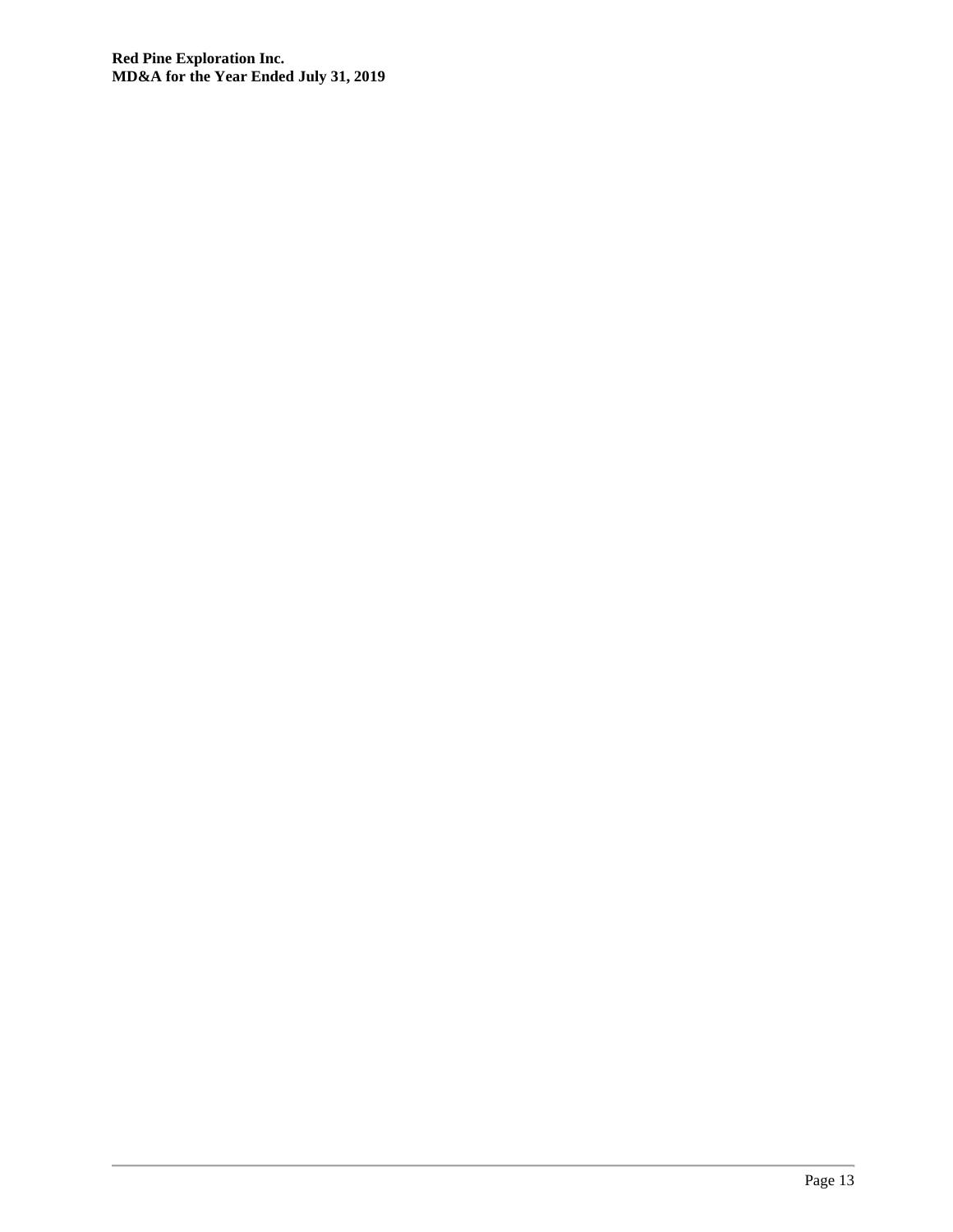## **SHARE CAPITAL**

The Company's share capital and equity instruments outstanding comprised the following:

|                                               | July 31, 2019 | July 31, 2018 |
|-----------------------------------------------|---------------|---------------|
| <b>Issued:</b> Fully paid common shares       | 369,230,323   | 294, 209, 655 |
| <b>Issued:</b> Common share purchase warrants | 70,409,933    | 106,062,136   |
| <b>Issued:</b> Stock options                  | 18,262,500    | 10,340,000    |

As at the date of this MD&A, the fully paid common shares outstanding of the Company was 369,230,323.

## **STOCK OPTIONS**

As at July 31, 2019, the Company had 18,262,000 stock options outstanding at a weighted average exercise price of \$0.11 As at the date of this MD&A, the Company had 18,262,500 stock options issued and outstanding. During the year ended July 31, 2019, 8,962,500 stock options were granted to directors, officers and consultants. On June 20, 2019, 6,312,500 stock options were granted to directors, officers and consultants with an estimated fair value of \$228,581 using the Black-Scholes model for pricing options under the following assumptions: risk free interest rate 1.45% dividend yield 0%, expected stock volatility of 107% , and an expected life of 3 years. The stock options vested immediately. On August 10, 2018, 2,650,000 stock options were granted to directors, officers and consultants with an estimated fair value of \$156,306 using the Black-Scholes model for pricing options under the following assumptions: risk free interest rate 2.25% dividend yield 0%, expected stock volatility of 211.72% , and an expected life of 5 years. The stock options vested immediately.

## **WARRANTS**

As at July 31, 2019, the Company had 70,409,933 share purchase warrants outstanding with exercise prices ranging from \$0.05 to \$0.17 per warrant. As at the date of this MD&A, the Company had 70,288,333 common share purchase warrants outstanding, 121,600 share purchase warrants expired with a fair market value of 15,793. During the year ended July 31, 2019, 55,939,536 share purchase warrants expired with a fair market value of \$5,891,593 and 190,667 share purchase warrants were exercised for gross proceeds of \$11,200 and a fair market value of 17,552. As part of the February 2019 private placement a total of 500,000 common share purchase warrant were issued with an estimated fair value of \$10,796. As part of the December 2018 private placement a total of 18,690,000 common share purchase warrant were issued with an estimated fair value of \$347,309. In addition, the Company paid \$64,400 cash, and issued 1,288,000 non-transferrable broker warrants ("Broker Warrants"), with each Broker Warrant being exercisable into one Common Share of the Company at a price of \$0.05 for a period of 24 months from the date of closing of the Offering. The Broker Warrants have an estimated fair value of \$24,117 using the Black-Scholes model for pricing options under the following assumptions: risk free interest rate 2.21%, dividend yield 0%, expected stock volatility of 97%, and an expected life of 2 years.

## **LIQUIDITY AND CAPITAL MANAGEMENT**

|                                                | July 31, 2019 | <b>July 31, 2018</b> |
|------------------------------------------------|---------------|----------------------|
| <b>Current Assets:</b>                         |               |                      |
| Cash and Cash Equivalents                      | \$695,996     | \$1,943,300          |
| <b>Marketable Securities</b>                   | 2,500         | 2,500                |
| <b>Amounts Receivable</b>                      | 803.559       | 295,115              |
| Amounts Receivable from Joint Venture Partners |               | 563,791              |
| Prepaid Expenses                               | 89,310        | 64,398               |
| <b>Total Current Assets</b>                    | 1,591,365     | 2,869,104            |
| <b>Current Liabilities:</b>                    |               |                      |
| Accounts Payable and Accrued Liabilities       | 354,499       | \$375,198            |
| Deferred Flow-Through Premium                  |               | 130,031              |
| Flow-Through Provision                         | 110,876       | 110,876              |
| Lease Inducements                              |               | 15,922               |
| <b>Total Current Liabilities</b>               | 465,375       | 632,027              |
| <b>Working Capital</b>                         | \$1,125,990   | \$2,237,077          |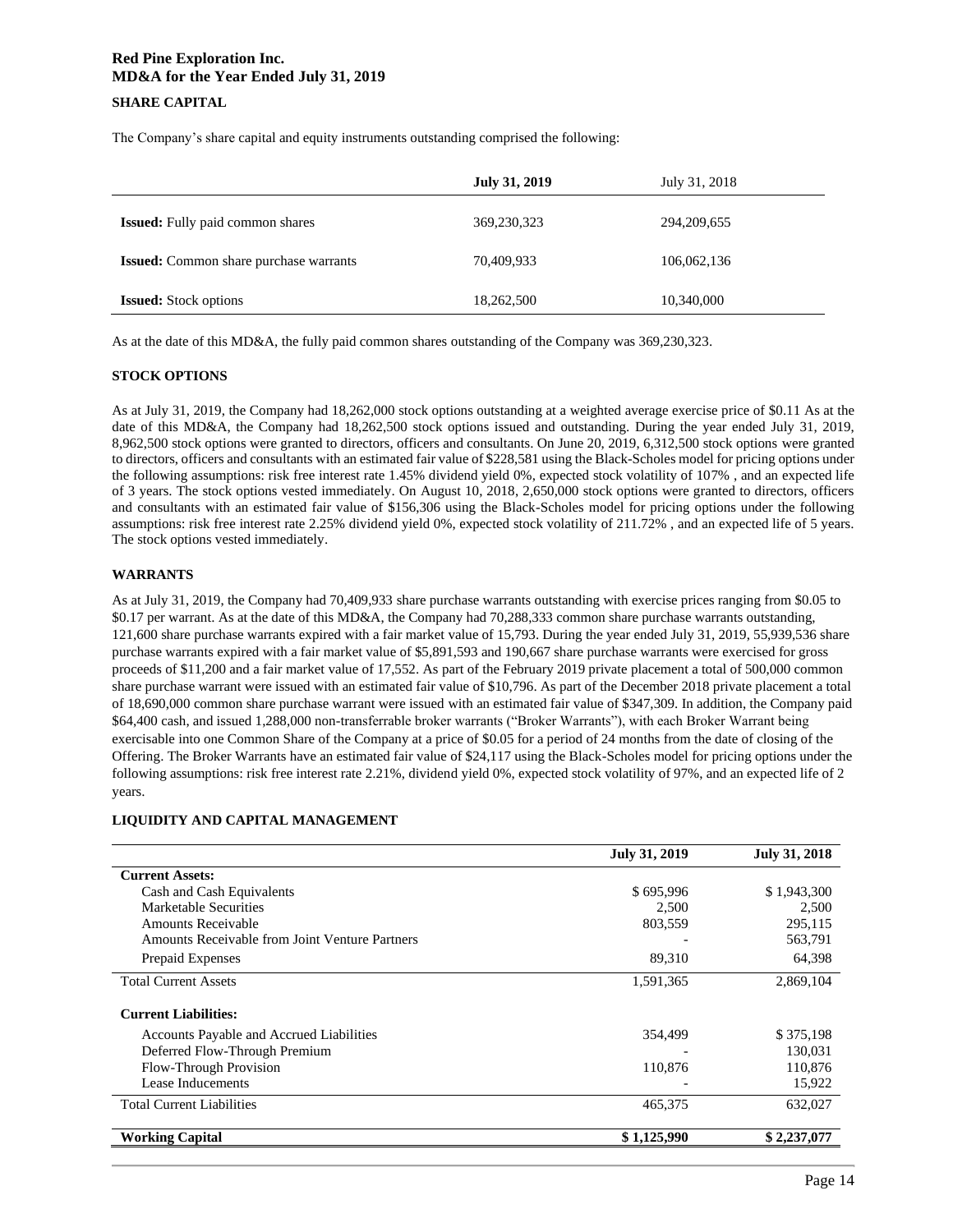# **LIQUIDITY AND CAPITAL MANAGEMENT (CONTINUED)**

As at July 31, 2019, the Company had a working capital surplus of \$1,125,990 (July 31, 2018: \$2,237,077).

There were no changes in the Company's approach to capital management during the year ended July 31, 2019.

In managing liquidity, the Company's primary objective is to ensure the entity can continue as a going concern while raising additional funding to meet its obligations as they come due. The Company's operations to date have been funded by issuing equity. The Company expects to improve the working capital position by securing additional financing.

The Company's investment policy is to invest excess cash in very low risk financial instruments such as term deposits or by holding funds in high yield savings accounts with major Canadian banks. Financial instruments are exposed to certain financial risks, which may include currency risk, credit risk, liquidity risk and interest rate risk.

The Company's mineral property interests are all in the exploration stage, as such the Company is dependent on external financing to fund its exploration activities and administrative costs. Management continues to assess the merits of mineral properties on an ongoing basis and may seek to acquire new properties or to increase ownership interests if it believes there is sufficient geologic and economic potential.

Management mitigates the risk and uncertainty associated with raising additional capital in current economic conditions through cost control measures that minimizes discretionary disbursements and reduces exploration expenditures that are deemed of limited strategic value.

The Company manages the capital structure (consisting of shareholders' deficiency) on an ongoing basis and adjusts in response to changes in economic conditions and risks characteristics of its underlying assets. Adjustments to the Company's capital structure may involve the issuance of new shares, assumption of new debt, acquisition or disposition of assets, or adjustments to the amounts held in cash, cash equivalents and short-term investments.

The Company is not subject to any externally imposed capital requirements other than flow-through spending commitments.

## **FINANCIAL INSTRUMENT RISK FACTORS**

The following disclosures are to enable users of the consolidated financial statements to evaluate the nature and extent of risks arising from financial instruments at the end of the reporting year:

## *a) Credit risk*

The Company's credit risk is the risk of counterparty default on cash and cash equivalents held on deposit with financial institutions. The Company manages this risk by ensuring that deposits are only held with large Canadian banks and financial institutions. The Company's accounts receivable are sales tax receivables with negligible counterparty default risk.

At July 31, 2019 payments were 5 months past due with Citabar. The Company's recourse in the event payment is not received is dilution of Citabar's interest in the Wawa Gold property, proportionate to the defaulted payments. The Company concluded that these factors indicate that the receivable balance is credit-impaired. During the year ended July 31, 2019 the Company recorded an expected credit loss against the receivable from Citabar for the full carrying amount of the receivable of \$630,981. The write off was recorded net of recovery of exploration expenditures on the consolidated statements of loss and comprehensive loss. *FINANCIAL INSTRUMENT RISK FACTORS (CONTINUED)*

## *b) Market risks*

The Company's market risk arises from changes in interest rates and commodity prices that could have an impact on profit and loss. This includes:

- Interest rate risk is the sensitivity of the fair value or of the future cash flows of a financial instrument to changes in interest rates. The Company does not have any financial assets or liabilities that were subject to variable interest rates.
- Commodity price risks, particularly with respect to gold, is the sensitivity of the fair value of, or of the future cash flows, from mineral assets. The Company manages this risk by continually monitoring base and precious metal prices and commodity price trends to determine the appropriate timing for funding the exploration or development of its mineral assets, or for the acquisition or disposition of mineral assets. The Company does not have any mineral assets at the development or production stage carried at historical cost. The Company has expensed the acquisition and exploration costs of its exploration stage mineral assets.
- Marketable securities risk, is the sensitivity of the fair value of marketable securities to supply and demand for marketable securities. The Company manages this risk by continually monitoring the market pricing and trends of its portfolio of securities to determine the appropriate timing to complete any acquisitions or dispositions. The Company has determined the marketable securities risk at year-end is minimal.
- Currency risk, is the sensitivity of the fair value or of the future cash flows of financial instruments to changes in foreign exchange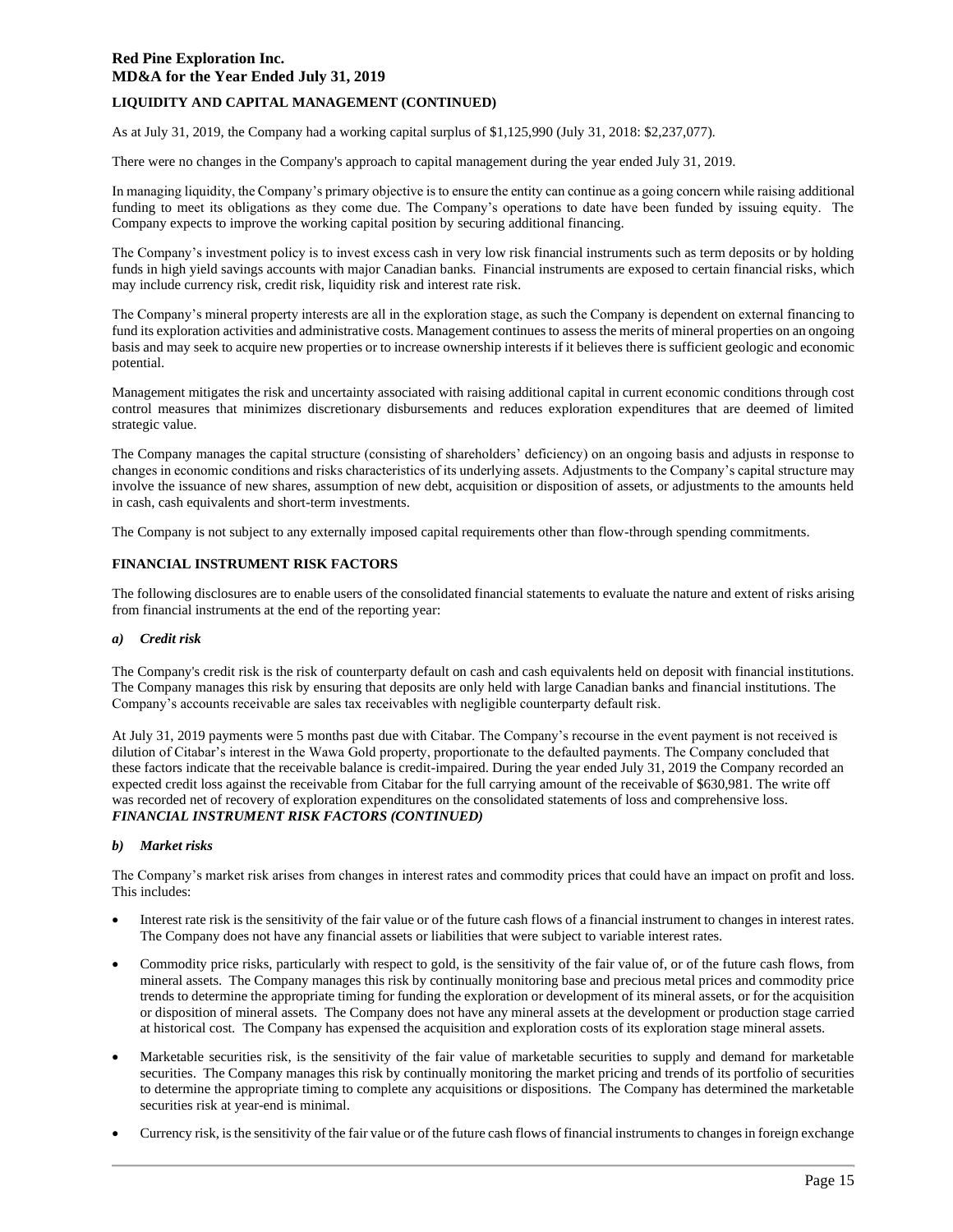rates. The Company does not have any financial assets or liabilities that were subject to variable foreign exchange rates and as such the Company is not subject to currency risk.

### **RISKS AND UNCERTAINTIES**

The operations of the Company are speculative due to the high-risk nature of its business, which is the acquisition, financing, exploration and development of mining properties. Additional risks not currently known to the Company, or that the Company currently deems immaterial, may also impair the Company's operations. If any of the following risks actually occur, the Company's business, financial condition and operating results could be adversely affected.

#### *Management*

The success of the operations and activities of the Company is dependent to a significant extent on the efforts and abilities of its management, outside contractors, experts and other advisors. Investors must be willing to rely to a significant degree on management's discretion and judgement, as well as the expertise and competence of the outside contractors, experts and other advisors. The Company does not have a formal program in place for succession of management and training of management. The loss of one or more of the key employees or contractors, if not replaced on a timely basis, could adversely affect the Company operations and financial performance.

#### *Credit risk*

The Company deposits cash with financial institutions it believes to be creditworthy. In some circumstances, cash balances at these financial institutions may exceed the federally guaranteed amount. The Company's current credit risk is primarily attributable to cash and accounts recoverable. Cash is held with a reputable, Tier A Canadian chartered bank and as such, management believes the risk of loss to be minimal. Accounts receivable is due from the federal government of Canada. Management believes that the credit risk with respect to financial instruments included in HST recoverable is minimal and remote.

### *Liquidity risk*

The Company's ability to remain liquid over the long term depends on its ability to obtain financing necessary to complete exploration and development of its mineral properties and their future profitable production or, alternatively, upon the Corporation's ability to dispose of its interest on an advantageous basis.

### *Currency risk*

The Company has no foreign currency denominated assets or liabilities. Major purchases are transacted in Canadian dollars and therefore the Company has no material foreign currency exposure.

#### *Interest rate risk*

The Company's cash balance is subject to changes in interest rates. Interest rate risk is minimal.

## *RISKS AND UNCERTAINTIES (CONTINUED)*

#### *Tax risk*

The Company has commitments to incur Canadian Exploration Expenditures. Any shortfall could result in tax penalties assessed by the Canada Revenue Agency.

#### *Equity price risk*

Market risk arises from the possibility that changes in market prices will affect the value of financial instruments of the Company. Except for marketable securities, the Company's other financial instruments (cash, accounts receivable, accounts payable and accrued liabilities and due to related party) are not subject to price risk.

#### *Commodity price risk*

The Company is exposed to price risk with respect to gold and other commodity prices, such prices impacting the future economic feasibility of its exploration properties. The Company closely monitors gold and other commodity prices to determine the appropriate course of action to be taken by the Company.

#### *Additional capital*

The exploration activities of the Company may require substantial additional financing. Failure to obtain sufficient financing may result in delaying or indefinite postponement of exploration and development of any of the Company's properties. There can be no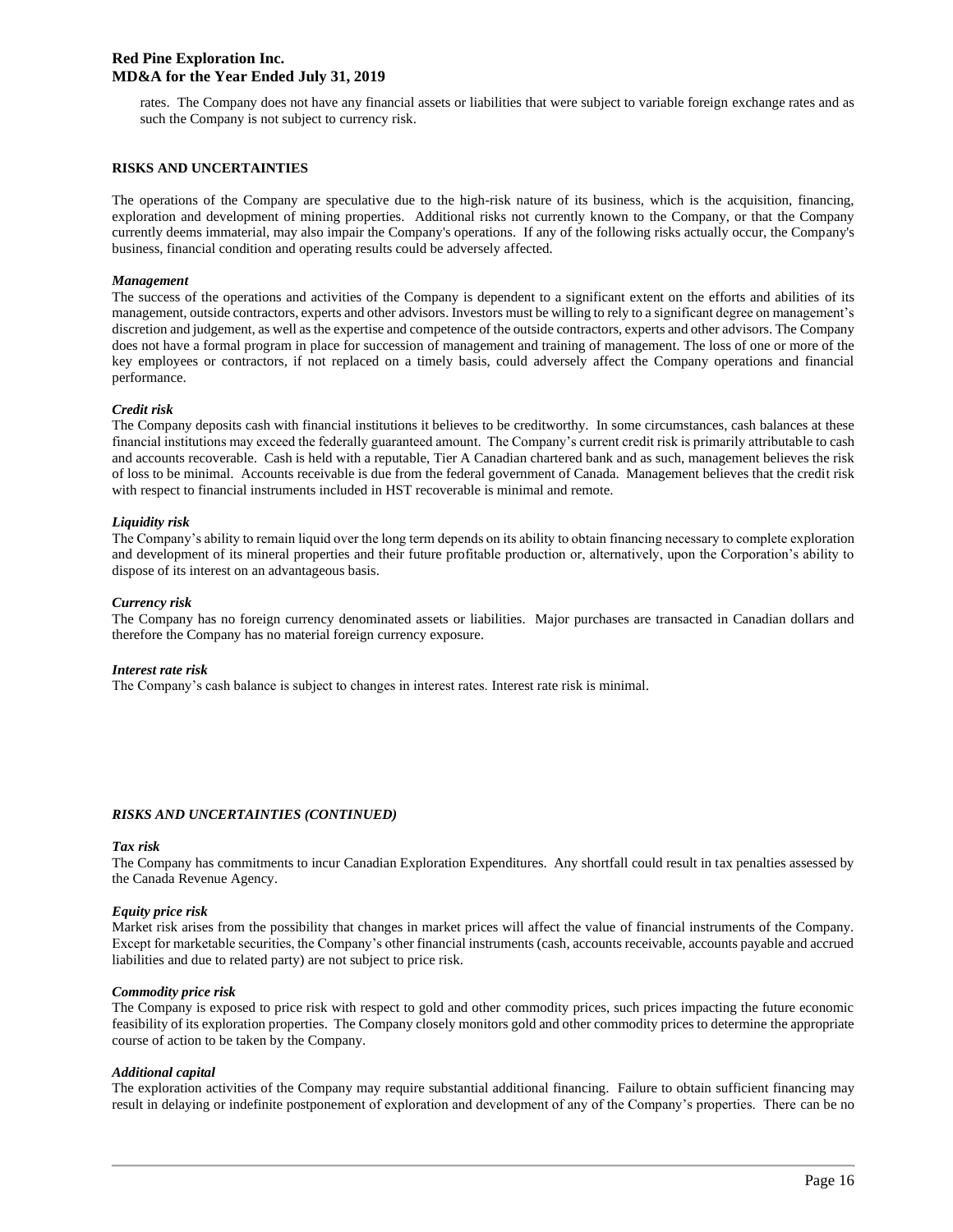assurance that additional capital or other types of financing will be available if needed or that, if available, the terms of such financings will be favourable to the Company. In addition, low commodity prices may affect the Company's ability to obtain financing.

### *Environmental and permitting*

The Company's current or future operations, including development activities, are subject to environmental regulations, which may make operations not economically viable or prohibit them altogether. All aspects of the Company's operations are subject to environmental regulation in the various jurisdictions in which it operates. These regulations, among other things, mandate the maintenance of air and water quality standards, land reclamation, transportation, storage and disposal of hazardous waste. Environmental legislation is evolving in a manner which will require stricter standards and enforcement, increased fines and penalties for non-compliance, more stringent environmental assessments of proposed projects and a heightened degree of responsibility for companies and their officers, directors, and employees. There is no assurance that future changes in environmental regulation, if any, will not adversely affect the Company's operations.

#### *Acquisition*

The Company uses its best judgment to acquire mining properties for exploration and development. In pursuit of such opportunities, the Company may fail to select appropriate acquisition candidates or negotiate acceptable agreements, including arrangements to finance the acquisitions and development, or integrate such opportunity and their personnel with the Company. The Company cannot assure that it can complete any acquisition that it pursues or is currently pursuing, on favourable terms, or that any acquisition completed will ultimately benefit the Company.

### *Competition*

The mining industry is intensely competitive in all its phases, and the Company competes with many companies possessing greater financial resources and technical facilities than the Company. Competition in the mining business could adversely affect the Company's ability to acquire suitable producing properties or prospectus for mineral exploration in the future.

### *Political risk*

All the Company's mineral properties are located in Canada. Accordingly, the Company is subject to risks normally associated with exploration for and development of mineral properties in Canada, which the Company believes to be low.

#### *Business risk*

There are numerous business risks involved in the mineral exploration industry. The Company may not own 100% of a mineral concession or joint venture. Similarly, any non-compliance with or non-satisfaction of the terms of the Option by the Company could affect its ability to exercise the Option and earn its interest in the mining concessions and assets relating to properties.

#### *Surface Rights*

Mining concessions may not include surface rights and there can be no assurance that the Company will be successful in negotiating long term surface rights access agreements in respect of the properties. Failure to obtain surface rights could have an adverse impact on the Company's future operations.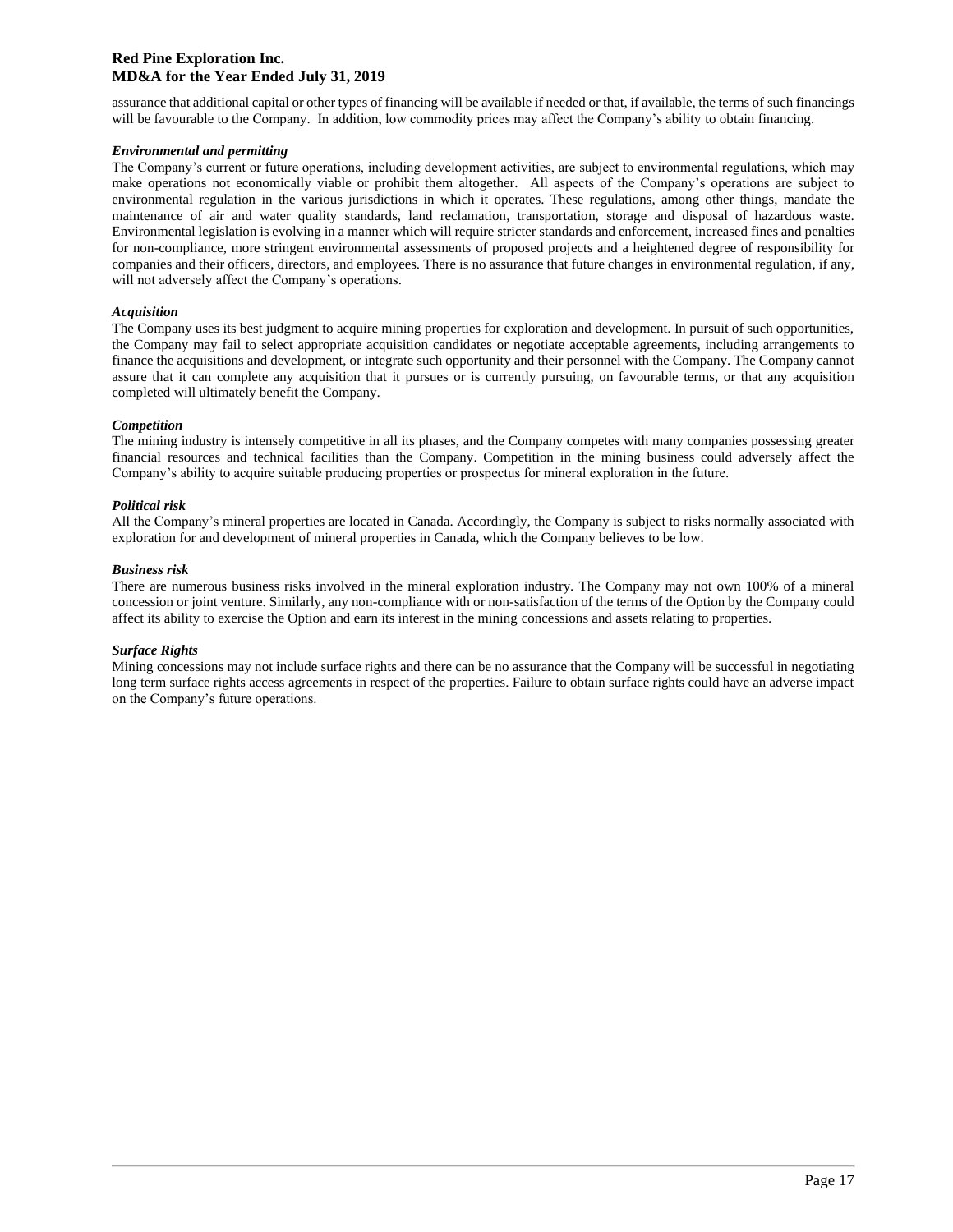## **GOING CONCERN**

Red Pine Exploration Inc. (the "Company" or "Red Pine") was founded in 1936 under the laws of Ontario, Canada for the acquisition, exploration, and development of mining properties. The Company's head office and primary location of its registered records is 145 Wellington Street West, Suite 1001, Toronto, Ontario, M5J 1H8. The Company is currently in the exploration stage and has not commenced any commercial operations.

The accompanying Consolidated Financial Statements have been prepared on the basis of a going concern, which contemplates the realization of assets and liquidation of liabilities in the normal course of business.

As at July 31, 2019, the Company had a working capital surplus of \$1,125,990 (July 31, 2018: \$2,237,077), net cash used in operating activities of \$4,892,871(July 31, 2018:\$4,189,716) and an accumulated deficit of \$65,292,120 (July 31, 2018: \$60,312,074).

In assessing whether the going concern assumption is appropriate, management considers all available information about the future, which is at least, but not limited to, twelve months from the end of the reporting period. The Company's ability to continue operations and fund its mining interest expenditures is dependent on management's ability to secure additional financing. Management is actively pursuing such additional sources of financing, and while it has been successful in doing so in the past, there can be no assurance it will be able to do so in the future. The Company is currently in the exploration stage and has not commenced commercial operations. These conditions cast significant doubt about the Company's ability to continue as a going concern.

The accompanying Consolidated Financial Statements do not give effect to adjustments that would be necessary should the Company be unable to continue as a going concern and therefore need to realize its assets and liquidate its liabilities and commitments in other than the normal course of business and at amounts different from those in the accompanying Consolidated Financial Statements.

## **CRITICAL ACCOUNTING POLICIES AND ESTIMATES**

#### *(a) Statement of compliance*

These Consolidated Financial Statements have been prepared in accordance and comply with International Financial Reporting Standards ("IFRS") as issued by the International Accounting Standards Board ("IASB") and interpretations issued by the IFRS Interpretations Committee ("IFRIC").

### *The Consolidated Financial Statements were approved by the Board of Directors on November 28, 2019.*

### *(b) Basis of presentation*

These Consolidated Financial Statements have been prepared on a historical cost basis except for certain financial instruments that have been measured at fair value. In addition, these Consolidated Financial Statements have been prepared using the accrual basis of accounting, except for cash flow information.

## *(c) Basis of consolidation*

These consolidated financial statements include the accounts of the Company and its wholly-owned subsidiary Augustine Ventures Inc. All intercompany balances and transactions have been eliminated.

#### *(d) Significant accounting judgements and estimates*

The preparation of these consolidated financial statements requires management to make estimates and assumptions that affect the reported amounts of assets and liabilities at the date of the financial statements and reported amounts of expenses during the reporting period.

Actual outcomes could differ from these estimates. The consolidated financial statements include estimates which, by their nature, are uncertain. The impacts of such estimates are pervasive throughout the consolidated financial statements and may require accounting adjustments based on future occurrences. Revisions to accounting estimates are recognized in the period in which the estimate is revised and also in future periods when the revision affects both current and future periods. Significant accounting judgments, estimates and underlying assumptions are reviewed on an ongoing basis.

Significant assumptions about the future and other sources of estimation uncertainty that management has made at the end of the reporting period, that could have an effect on the amounts recognized in the consolidated financial statements relate to the following:

#### *Going concern*

The preparation of the Consolidated Financial Statements requires management to make judgments regarding the going concern of the Company.

#### *Share-based compensation*

Estimating fair value for granted stock options requires determining the most appropriate valuation model which is dependent on the terms and conditions of the grant. This estimate also requires determining the most appropriate inputs to the valuation model including the expected life of the option, volatility, dividend yield, and rate of forfeitures and making assumptions about *them.*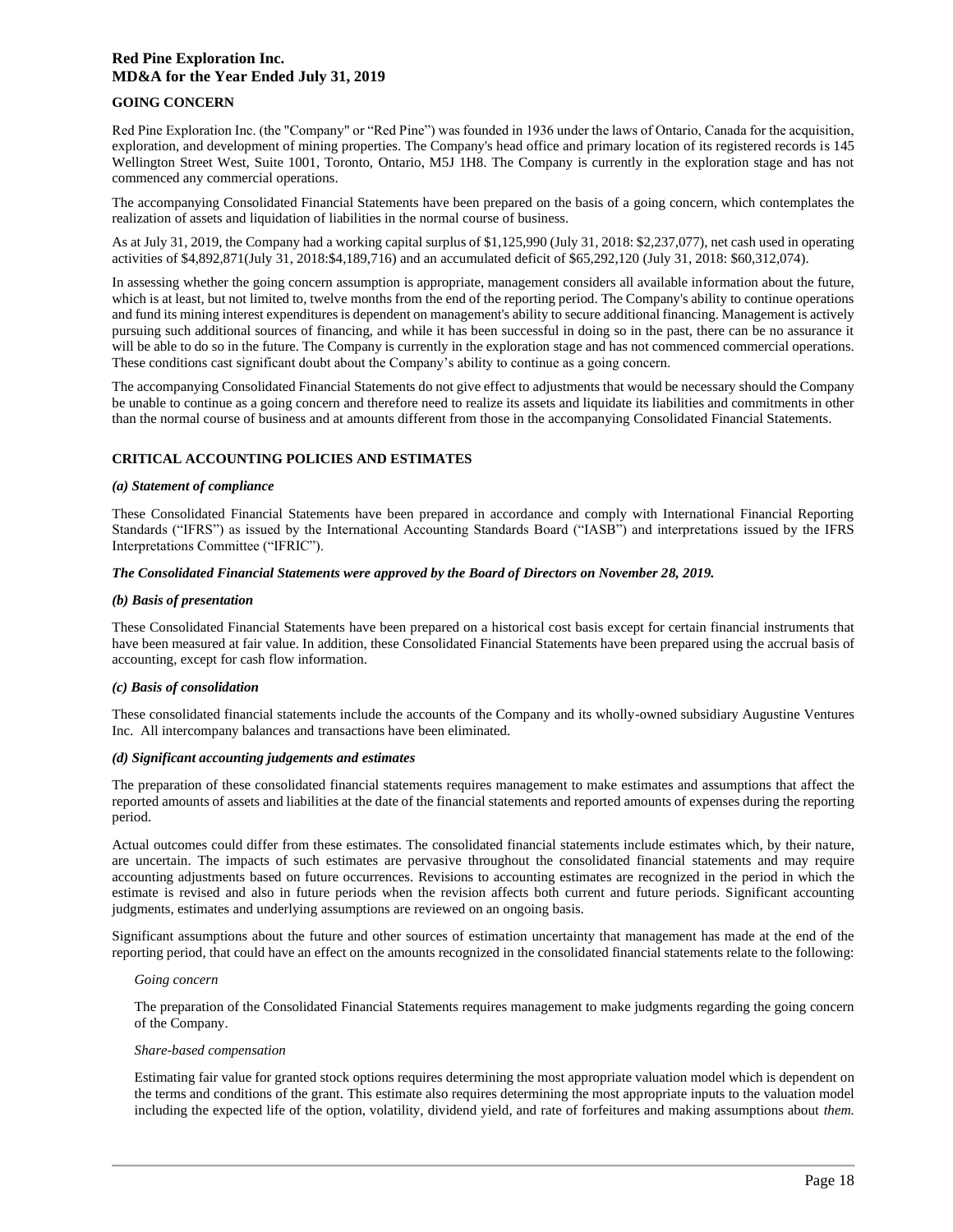The value of the share-based payment expense along with the assumptions and model used for estimating fair value for sharebased compensation transactions are disclosed in Note 11 to the consolidated financial statements

#### *Deferred Flow-Through Premium and Flow-Through Provision Estimates*

The assumptions and calculations used for estimating the value attributed to the flow-through premiums on flow-through financings and flow-through provisions as disclosed in Notes 8 and 9 to the consolidated financial statements

#### *Deferred taxes*

The estimation of income taxes includes evaluating the recoverability of deferred tax assets based on an assessment of the Company's ability to utilize the underlying future tax deductions against future taxable income prior to expiry of those deductions. Management assesses whether it is probable that some or all of the deferred tax assets will not be realized. The ultimate realization of deferred tax assets is dependent upon the generation of future taxable income, which in turn is dependent upon the successful discovery, extraction, development and commercialization of mineral reserves. To the extent that management's assessment of the Company's ability to utilize future tax deductions changes, the Company would be required to recognize more or fewer deferred tax assets, and deferred tax provisions or recoveries could be affected*.*

### *Financial Instruments*

Effective August 1, 2018, the Company adopted IFRS 9, "Financial instruments, classification and measurement". IFRS 9 introduces new requirements for the classification and measurement of financial assets. The Company's adoption of IFRS 9 did not have a material impact on the consolidated financial statements.

IFRS 9 includes finalized guidance on the classification and measurement of financial assets. Under IFRS 9, financial assets are classified and measured either at amortized cost, fair value through other comprehensive income ("FVOCI") or fair value through profit or loss ("FVTPL") based on the business model in which they are held and the characteristics of their contractual cash flows. IFRS 9 largely retains the existing requirements in IAS 39 - Financial Instruments: Recognition and Measurement ("IAS 39"), for the classification and measurement of financial liabilities.

All financial assets not classified at amortized cost or FVOCI are measured at FVTPL. On initial recognition, the Company can irrevocably designate a financial asset at FVTPL if doing so eliminates or significantly reduces an accounting mismatch.

A financial asset is measured at amortized cost if it meets both of the following conditions and is not designated as FVTPL:

- It is held within a business model whose objective is to hold the financial asset to collect the contractual cash flows associated with the financial asset instead of selling the financial asset for a profit or loss;
- Its contractual terms give rise to cash flows that are solely payments of principal and interest. All financial instruments are initially recognized at fair value on the statement of financial position.

Subsequent measurement of financial instruments is based on their classification. Financial assets and liabilities classified at FVTPL are measured at fair value with changes in those fair values recognized in the statement of loss and comprehensive loss for the period. Financial assets classified at amortized cost and financial liabilities are measured at amortized cost using the effective interest method.

| <b>Financial assets:</b>           | <b>IAS 39 Classification</b>            | <b>IFRS 9 Classification</b> |
|------------------------------------|-----------------------------------------|------------------------------|
| Cash and cash equivalents          | <b>FVTPL</b>                            | <b>FVTPL</b>                 |
| Accounts receivable                | Loans & receivables                     | Amortized cost               |
| Marketable securities              | Available for sale                      | <b>FVTPL</b>                 |
| <b>Financial liabilities:</b>      | <b>IAS 39 Classification</b>            | <b>IFRS 9 Classification</b> |
| payable<br>Accounts<br>liabilities | and accrued Other financial liabilities | Amortized cost               |

## Fair value hierarchy

The Company classifies its financial instruments according to a three-level hierarchy that reflects the significance of the inputs used in making the fair value measurements. The three levels of fair value hierarchy are as follows:

- Level 1 Unadjusted quoted prices in active markets for identical assets or liabilities;
- Level 2 Inputs other than quoted prices that are observable for assets or liabilities, either directly or indirectly; and
- Level 3 Inputs for assets or liabilities that are not based on observable market data.

Cash and cash equivalents, and marketable securities are classified within level 1 of the fair value hierarchy.